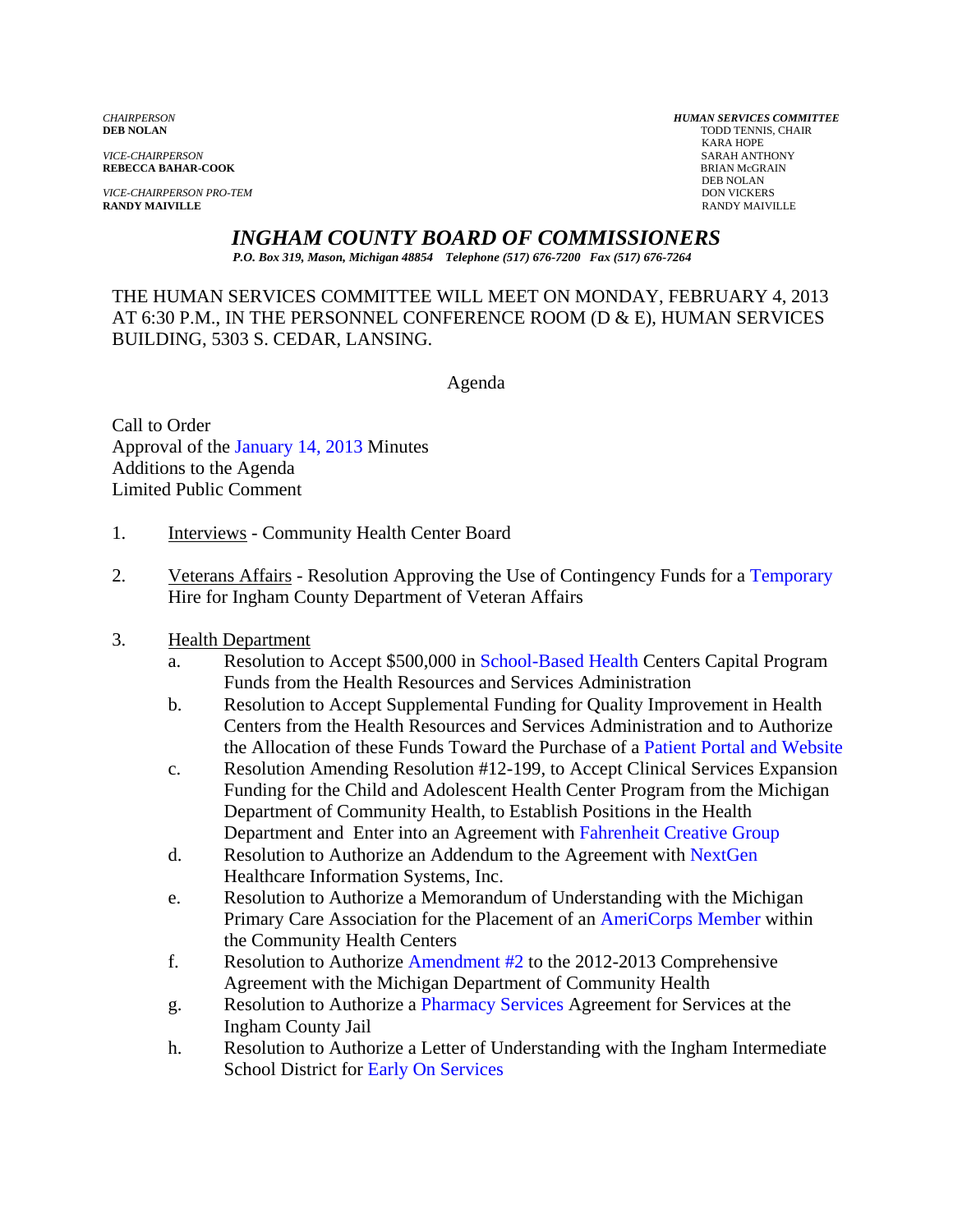- i. Resolution Honor[ing Alice Ailles](#page-34-0)
- j. Resolution Honorin[g Doris Haynes](#page-35-0)
- k. Resolution Honorin[g Suzanne Hoeksema](#page-36-0)

Announcements Public Comment Adjournment

#### **PLEASE TURN OFF CELL PHONES OR OTHER ELECTRONIC DEVICES OR SET TO MUTE OR VIBRATE TO AVOID DISRUPTION DURING THE MEETING**

The County of Ingham will provide necessary reasonable auxiliary aids and services, such as interpreters for the hearing impaired and audio tapes of printed materials being considered at the meeting for the visually impaired, for individuals with disabilities at the meeting upon five (5) working days notice to the County of Ingham. Individuals with disabilities requiring auxiliary aids or services should contact the County of Ingham in writing or by calling the following: Ingham County Board of Commissioners, P.O. Box 319, Mason, MI 48854 Phone: (517) 676-7200. A quorum of the Board of Commissioners may be in attendance at this meeting. Meeting information is also available on line at www.ingham.org.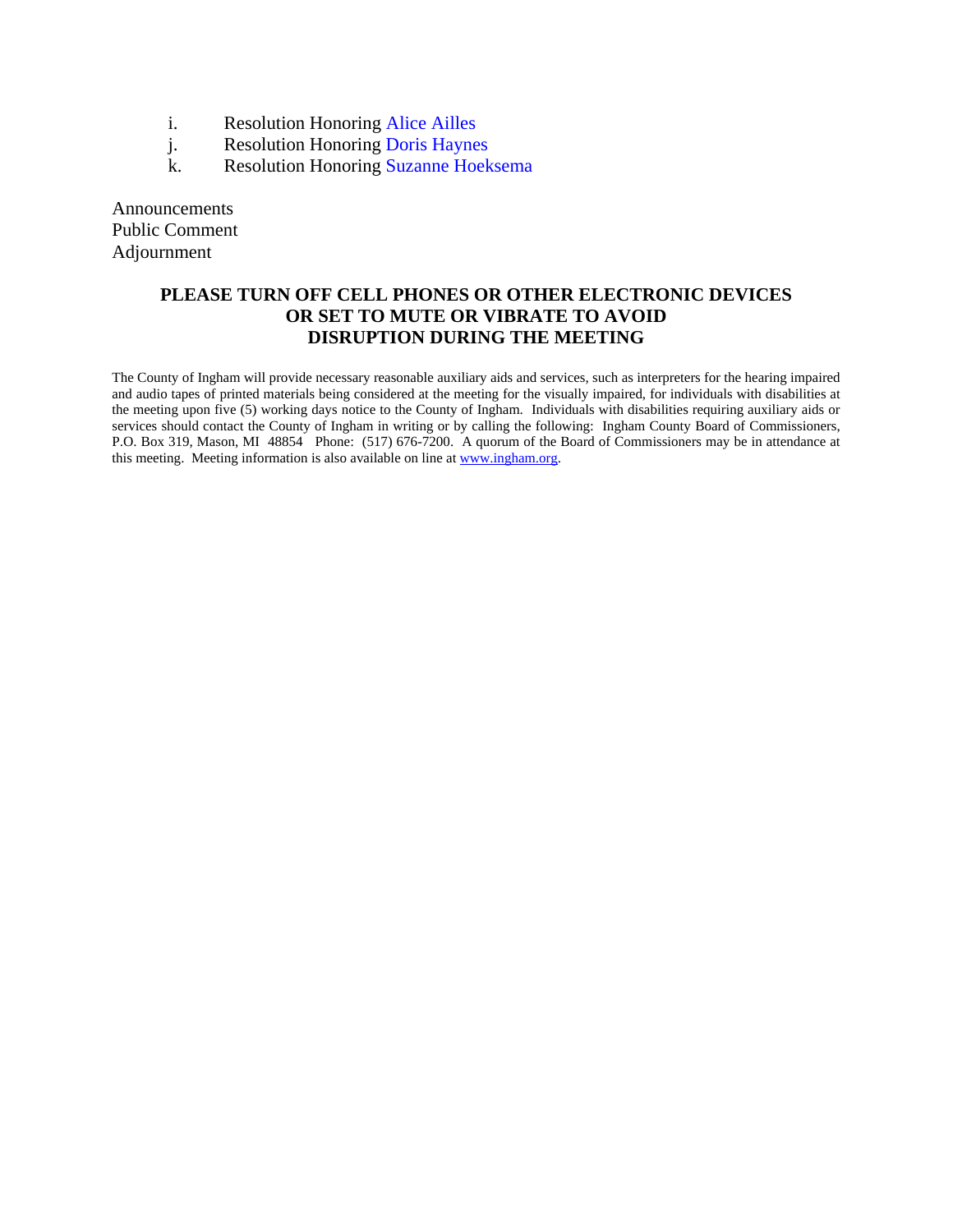#### HUMAN SERVICES COMMITTEE January 14, 2013 **Minutes**

<span id="page-2-0"></span>

| <b>Members Present:</b> | Todd Tennis, Kara Hope, Sarah Anthony, Brian McGrain, Deb Nolan,<br>Don Vickers, and Randy Maiville                     |
|-------------------------|-------------------------------------------------------------------------------------------------------------------------|
| <b>Members Absent:</b>  | <b>None</b>                                                                                                             |
| <b>Others Present:</b>  | Jared Cypher, Chuck Gray, Randy Marwede, Thomas Hetchler, Renée<br>Branch Canady, Deb Brinson, Nancy Hayward and others |

The meeting was called to order by Chairperson Tennis at 6:30 p.m. in the Personnel Conference Room "D & E" of the Human Services Building, 5303 S. Cedar Street, Lansing.

#### Approval of the December 3, 2012 Minutes

The December 3, 2012 Minutes were approved as submitted.

#### Additions to the Agenda

3i. Substitute - Resolution to Authorize Amendment #1 to the 2012-2013 Comprehensive Agreement with the Michigan Department of Community Health

Limited Public Comment None.

## MOVED BY COMM. VICKERS, SUPPORTED BY COMM. MAIVILLE, TO APPROVE A CONSENT AGENDA FOR THE FOLLOWING ITEMS:

- 3. Health Department
	- b. Resolution to Authorize an Agreement with the Greater Lansing Food Bank to Support Implementation of the Food Security Plan
	- c. Resolution to Amend the Infectious Disease Physician Services Agreement with Michigan State University's College of Osteopathic Medicine – Tuberculosis Program
	- d. Resolution to Authorize an Amended 2012-2013 AmeriCorps Grant
	- e. Resolution to Amend the Collaborative Agreement with the Capital Area United Way
	- f. Resolution to Authorize an Agreement with the Capital Area Health Alliance
	- g. Resolution to Authorize an Agreement with Itentive Healthcare Solutions
	- h. Resolution to Authorize a Contract with Washtenaw County Health Department to Deliver a Workshop in Health Equity and Social Justice
	- i. Resolution to Authorize Amendment #1 to the 2012-2013 Comprehensive Agreement with the Michigan Department of Community Health
	- j. Resolution to Authorize an Amendment to the Agreement with the Shiawassee Regional Education Services District to Retain the Services of the Office for Young Children to Provide Early Head Start Services in Shiawassee County
	- k. Resolution Honoring Linda Hirai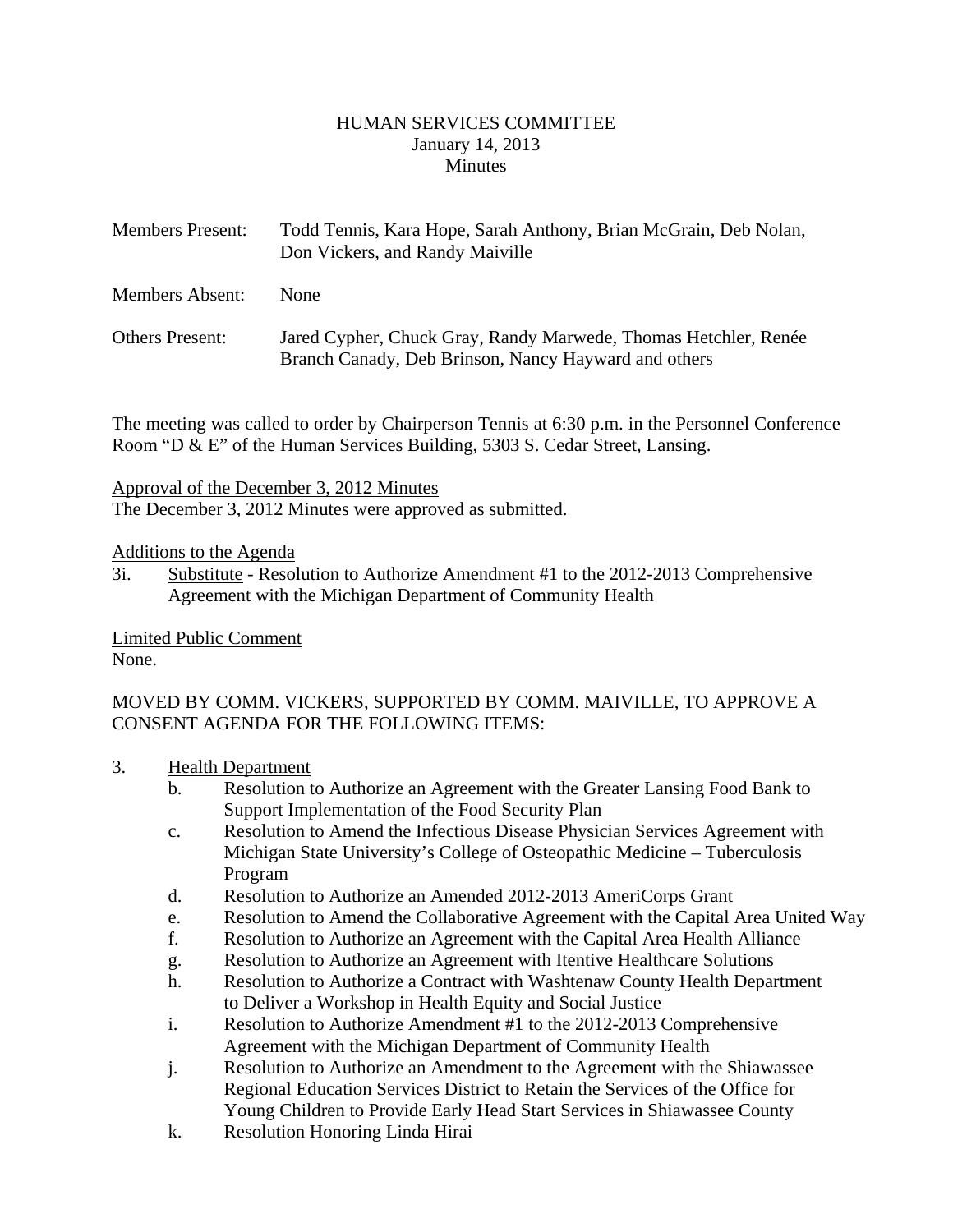### MOTION CARRIED UNANIMOUSLY. Absent: Comm. Nolan

MOVED BY COMM. VICKERS, SUPPORTED BY COMM. MAIVILLE, TO APPROVE THE ITEMS ON THE CONSENT AGENDA.

#### MOTION CARRIED UNANIMOUSLY. Absent: Comm. Nolan

- 3. Health Department
	- a. Resolution to Authorize a Memorandum of Understanding Between St. Vincent Catholic Charities, Microenterprise Childcare Program of Michigan and Ingham County to Serve Refugee Families

MOVED BY COMM. MCGRAIN, SUPPORTED BY COMM. VICKERS, TO APPROVE THE RESOLUTION TO AUTHORIZE A MEMORANDUM OF UNDERSTANDING BETWEEN ST. VINCENT CATHOLIC CHARITIES, MICROENTERPRISE CHILDCARE PROGRAM OF MICHIGAN AND INGHAM COUNTY TO SERVE REFUGEE FAMILIES.

Comm. McGrain questioned the length of the contract. Dr. Branch Canady stated this has been a pattern with this funder, further stating, she has been working on changing that pattern. Comm. McGrain questioned if this contract will extend beyond March 31. Dr. Branch Canady explained this is a limited project.

MOTION CARRIED UNANIMOUSLY. Absent: Comm. Nolan

2. MSU Extension - Resolution to Authorize a Contract with Capital Area United Way to Provide Administrative Oversight and Programming Leadership to the Community Coalition for Youth for 2013

MOVED BY COMM. VICKERS, SUPPORTED BY COMM. MAIVILLE, TO APPROVE THE RESOLUTION TO AUTHORIZE A CONTRACT WITH CAPITAL AREA UNITED WAY TO PROVIDE ADMINISTRATIVE OVERSIGHT AND PROGRAMMING LEADERSHIP TO THE COMMUNITY COALITION FOR YOUTH FOR 2013.

Mr. Randy Bell, MSU Extension introduced himself to the newly elected Commissioners then described his position and the changes within the MSU Extension (MSUE).

(Comm. Nolan arrived at 6:32 pm)

Mr. Bell explained the formation and oversight of the Capital Area Mentoring Partnership (CAMP) and the United Way's interest in providing administrative oversight and programming in 2013. He further explained that the United Way's focus has been invested in mentoring, juvenile justice issues, and after school programming of which some programs have been guided by funding and youth needs in the Community.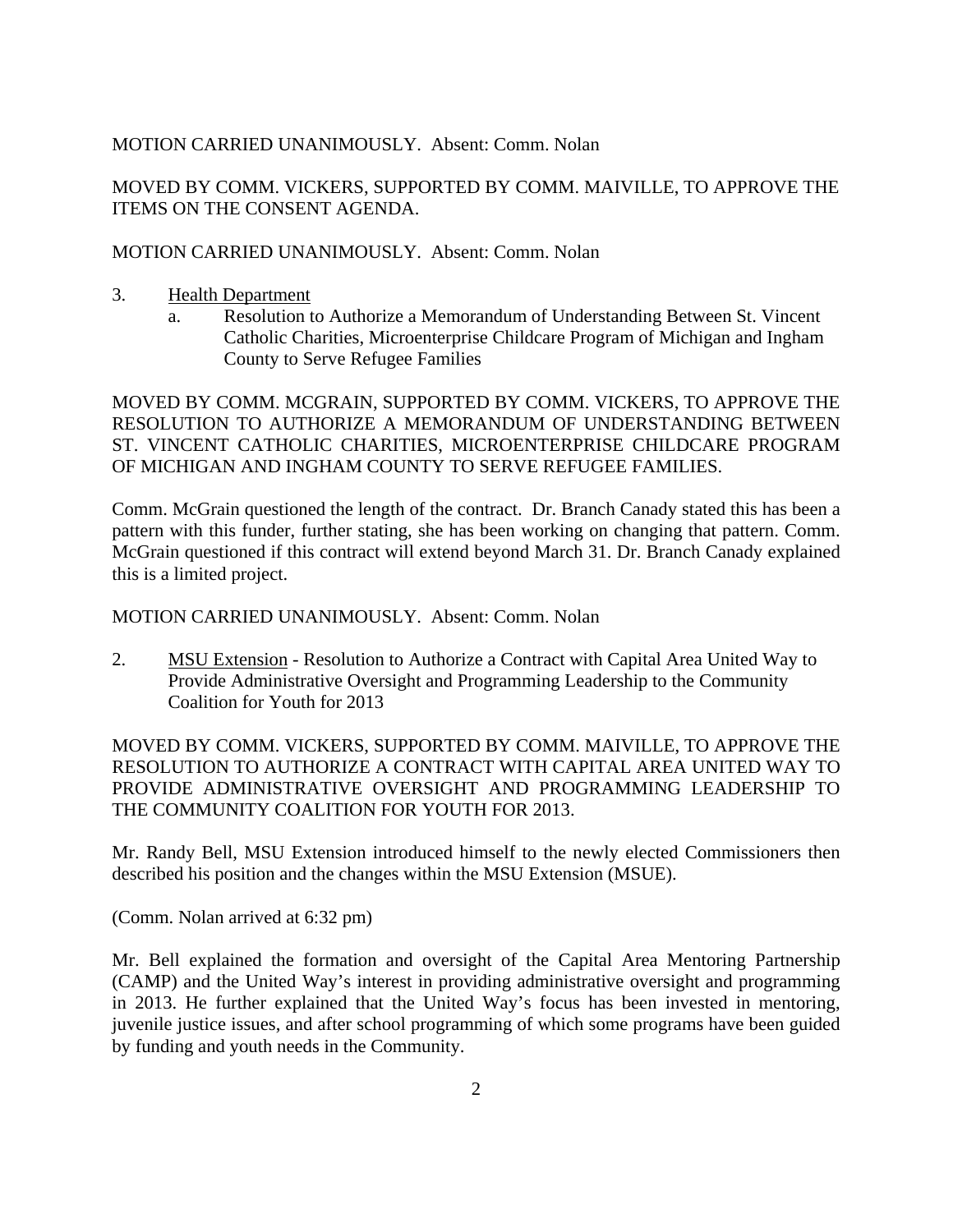Mr. Bell stated that after recent staffing changes at the MSU Extension it was determined by the MSUE staff, Commissioner's liaison to the Community Coalition for Youth (CCY) and representatives from the City of Lansing that contracting with the United Way would be the most effective and efficient way to accomplish the goals of the CCY/CAMP.

Mr. Bell explained CCY established the Ingham Change Initiative (ICI) which looks at the disparity in outcomes for young men of color as opposed to white males in the community. One of the strategies which was examined and effective is mentoring and as mentoring became the underlying principal of CCY and CAMP it made sense when the United Way asked to bring that forward.

Comm. Nolan added that Teresa Kmezt, President of the Capital Area United Way is located in the newly renovated Marshall Street Armory which is a community building and great space for non-profit organizations. She stated there are many non-profits in the building giving the examples of Big Brothers Big Sisters, Michigan Non-Profit Association and College Access Network. She also noted that Ms. Kmezt has a great relationship with Phillip Knight, Executive Director Big Brother Big Sister Michigan Capital Region. She expressed her confidence that Ms. Kmezt will do a great job with the program and this contract is a nice way to segue the program. Comm. Nolan mentioned that MSU Extension focus has progressed to food programs.

Comm. McGrain questioned the staffing for the program asking if they are doing more than coordinating meetings as identified in the resolution. Mr. Bell explained that the scope of services will go beyond meeting coordination and that is in the resolution only to demonstrate specifically that work will continue. He pointed out that the United Way will hold meetings for the full coalition on a quarterly basis and that is important to the Ingham County Board of Commissioners because the CCY is still the County's Advisory Board working on issues related to juvenile justices and the Juvenile Justice Millage. Mr. Bell overviewed the administrative oversight responsibilities of the Capital Area Mentoring Partnership including all programs, membership and pursuit of funding. Comm. McGrain asked for clarification that the administrative oversight and recommendations will come from the Coalition including if this should be continued. Mr. Bell answered yes and it was asked that they report quarterly; however the responsibility and direction of a Coalition is with its membership. Comm. McGrain asked if this was funded in the budget. Mr. Bell stated that is correct.

Comm. Anthony questioned if the staff person will also be staffing the ICI piece. Mr. Bell answered no explaining that ICI has received a small amount of donated funds and they have the ability to generate staffing activities. Comm. Anthony asked if the Capital Area United Way staff have experience as it relates to mentoring. Mr. Bell explained the staff person identified as the lead has been active with the Capital Area mentoring partnership. He acknowledged the matter of United Way mentoring is unique; however, Ms. Kmetz has built a first class team. Comm. Nolan informed the Committee that Comm. Anthony is the Liaison and will be attending the quarterly meetings and making sure the County is getting a value for their money. Additionally, she is welcome to attend the monthly coalition meetings.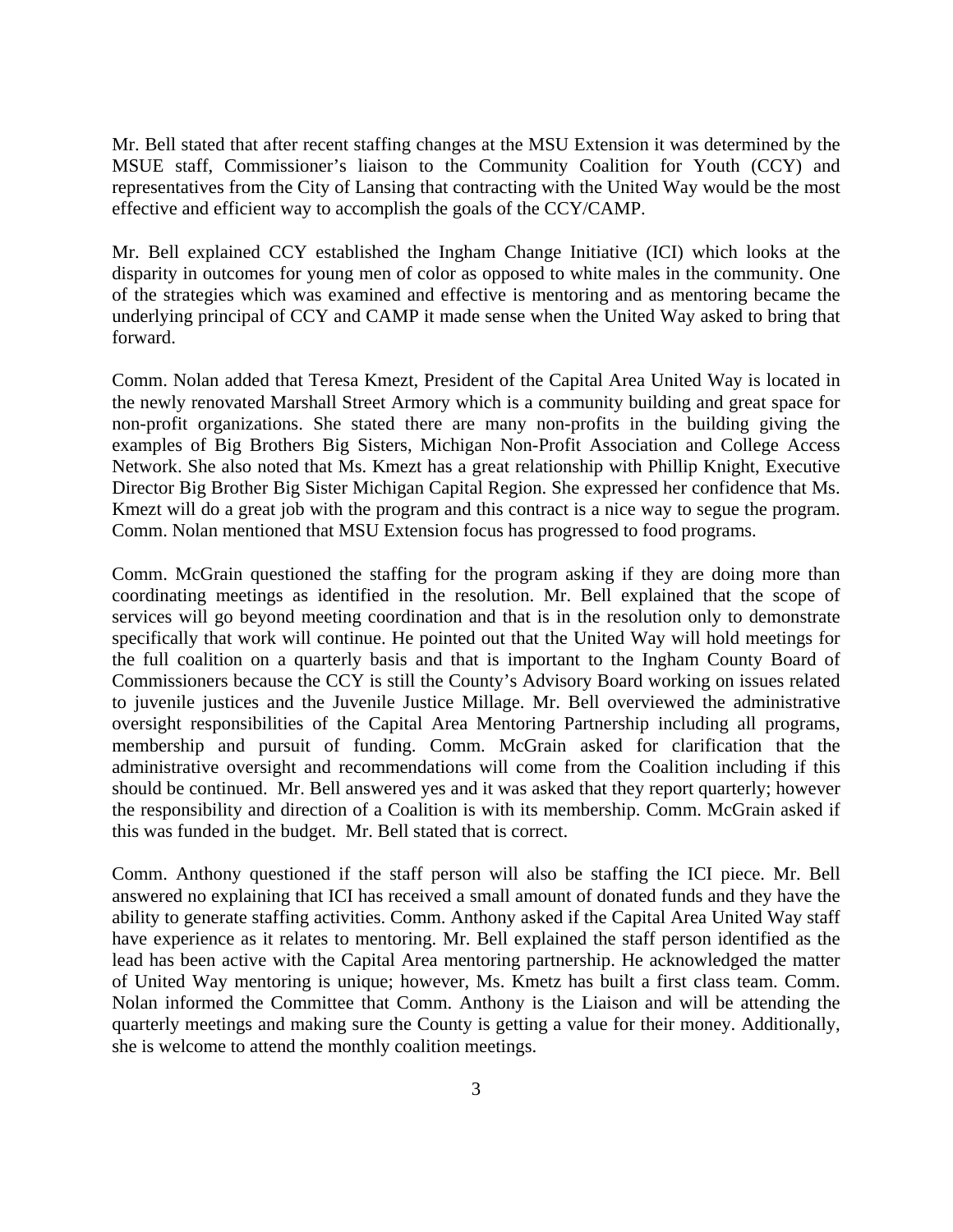Mr. Bell mentioned the funds from the County and city budgets is appreciated but is not enough to accomplish what is needed and as a result it is a huge advantage working with the United Way to find additional resources and opportunities.

### MOTION CARRIED UNANIMOUSLY.

1. Veterans Affairs - Discussion: Potential Use of Contingency Funds and Potential Increase of PA 214 Due to Increased Demand

Mr. Marwede welcomed newly elected Commissioners and provided a handout "Cost Associated with additional UAW – D Position".

Mr. Marwede informed the Commissioners that Veterans Affairs provide services to Veterans and families of Veterans in both Ingham County and Clinton County.

Mr. Marwede asked the Committee for their consideration of using contingency funds to hire a temporary employee while a permanent employee is on maternity leave. He made clear this is not a replacement for the employee.

Mr. Marwede expressed the need for a  $UAW - D$  Position either full-time or  $\frac{3}{4}$  time and pointed out the cost projections that were prepared by the Budget Office. Mr. Marwede described the job description of the position.

Mr. Marwede referred to the handout "Cost Associated with additional UAW – D Position" the last page "Reports." He explained this is what the Veterans Affairs office brings into County directly through Veterans and their family members.

Mr. Marwede reviewed the table in the Agenda that explains the 2013 Projected Millage Collection which is 53.95% of the net General Fund Cost as well as the total percentage of services to Indigent veterans in the past three years is 78.02%. Mr. Marwede reluctantly suggested the consideration of an increase of PA 214 due to increased demand. He reviewed the "Indigent Veterans Millage Scenarios".

Mr. Marwede introduced Tom Hetchler from the Veterans Affairs Committee.

Chairperson Tennis asked if the UAW-D position description is the same as the person on maternity leave. Mr. Marwede answered no noting the UAW-D new position would be a Manager Confidential not responsible for benefit claims or need to be accredited. Mr. Hetchler explained that the other accredited employees will take the workload of the individual on maternity so that the temporary employee will not do claims work but other administrative tasks. Comm. Tennis asked for clarification that the Veterans Affairs is looking for a new position to keep up with the workload and returning veterans from oversees. Mr. Marwede answered yes.

Comm. Nolan thanked the gentlemen for their service stating she has no doubt their Department is overstretched, nonetheless, to find funding for the UAW-D position is a concern. Comm. Nolan stated that she can see funding the maternity leave. Chairperson Tennis clarified that funding of the UAW-D position is the reason for the PA 214 conversation of raising the millage.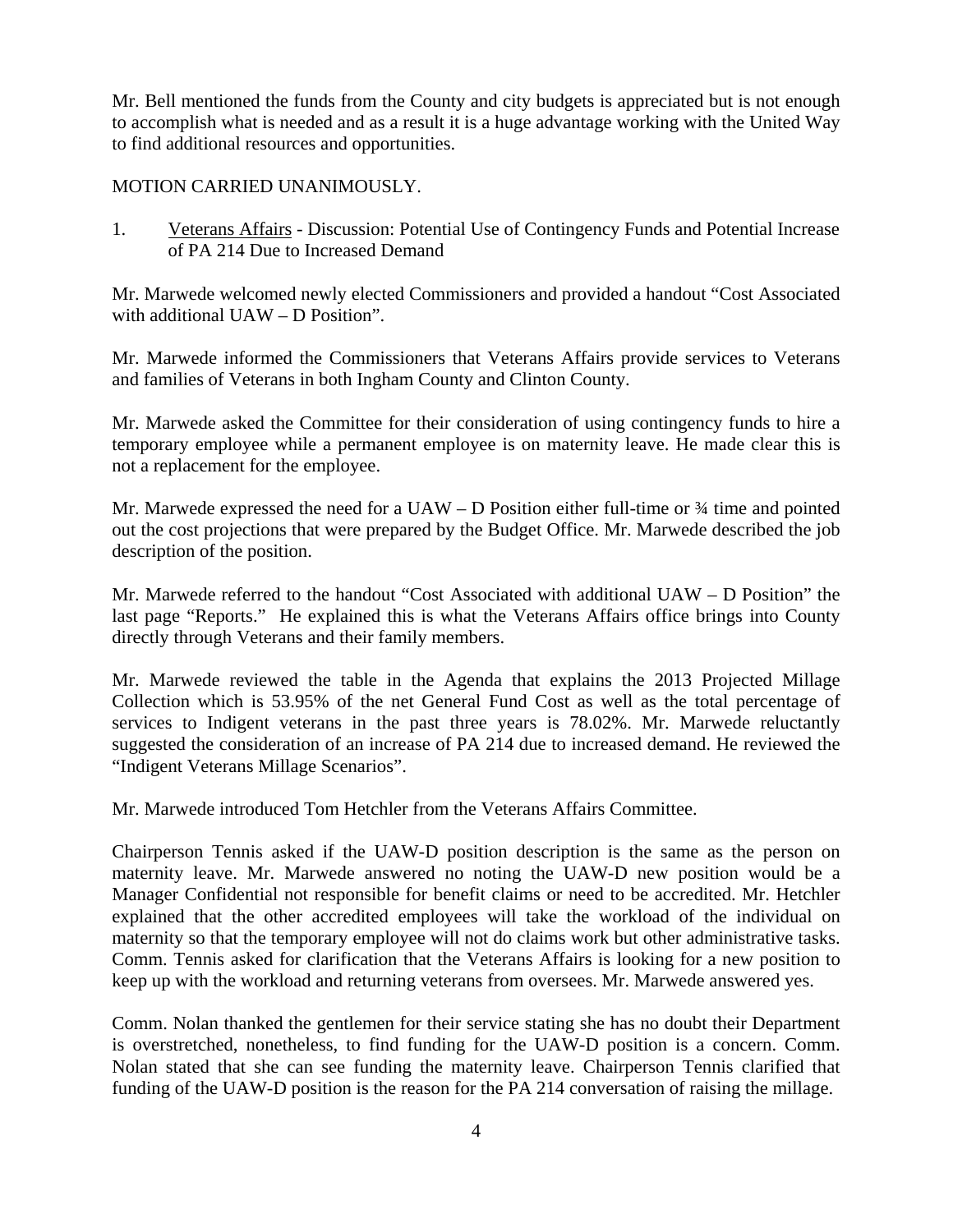Comm. Nolan questioned if raising the millage will go before the voters in 2013. Mr. Hetchler explained the millage does not need to go before the voters because PA 214 predates the Headley amendment and has a maximum increase. Mr. Cypher stated that is correct explaining that unlike other millages this can go toward the payroll budget. Comm. Nolan asked if this can be done by a vote of the Board of Commissioners. Mr. Cypher answered yes. Comm. Nolan asked if that is what Mr. Marwede is proposing. Mr. Marwede answered yes.

Comm. McGrain stated he can appreciate a small office needing a temporary employee during another employee's maternity leave, questioned the budget increase needed to hire a new employee and expressed his concern this was not addressed during the budget process. Mr. Marwede stated when it comes to raising taxes he does not suggest that lightly but right now the office is at a breaking point. Comm. Nolan asked if Mr. Marwede was not prepared during the budget process. Mr. Marwede explained he was not contemplating this with the elimination of County positions but is here today definitely for a reason. Comm. Nolan asked if this is a critical matter. Mr. Marwede answered yes.

Mr. Hetchler explained that Veterans Advisory Board is comprised of a veteran from every era of wartime service and currently there are five. He explained that the Advisory Board keeps looking at the numbers then pointed out increases in death pension claims (+400%), pension claims  $(+124.3\%)$ , compensation claims  $(+87.9\%)$ , and dependency & Indemnity claims (+78.5%) and the list goes on and on. He explained the staff is working hard with less and doing more. He then asked for consideration of another employee acknowledging the County is trying to make ends meet too. He also asked the Commissioners to consider the value added from PA 214 funds that will support the position and the income to the County through its veterans and their families. Mr. Marwede pointed out what is not reflected by the increases is Eaton County no longer contracts with Veterans Affairs so the increases are with fewer clients.

Comm. Nolan asked what law sets up the Statute for the Veterans Affairs Board. Mr. Hetchler answered Statute 192. Comm. Nolan referenced Statue 192 which requires a recommendation from Veteran Affairs or American Legion Post to be a member of the Veterans Affairs Board. She expressed her concern that the Board is diverse because in her experience many posts are not. She suggested that Mr. Marwede and Mr. Hetchler work toward legislation to eliminate the need for Legion Post recommendation. Mr. Hetchler informed the Committee that the Veterans Affairs Board is diverse and some service organizations are more diverse than others but that can be attributed to the fact many do not participate in service organizations estimating 83% and most posts have an older population. However, as service men and women are coming back to the state they are getting involved and that is important. Comm. Vickers stated that there is diversity in the Leslie and Mason posts but could not say if they are members. He also acknowledged the age of those who belong to the posts. Comm. Nolan suggested eliminating the Legion referral. Mr. Marwede explained that individuals are introduced to the service organizations so they are able to receive the letter of recommendation.

Comm. McGrain stated that he is in favor of funding a temporary employee; however, is disappointed that the request for the UAW-D position was not part of the budget process. Comm. McGrain asked for more detailed information on the millage and the new position. Comm. Vickers stated he prefers the idea of a ¾ time employee over a full-time employee not knowing the tax base.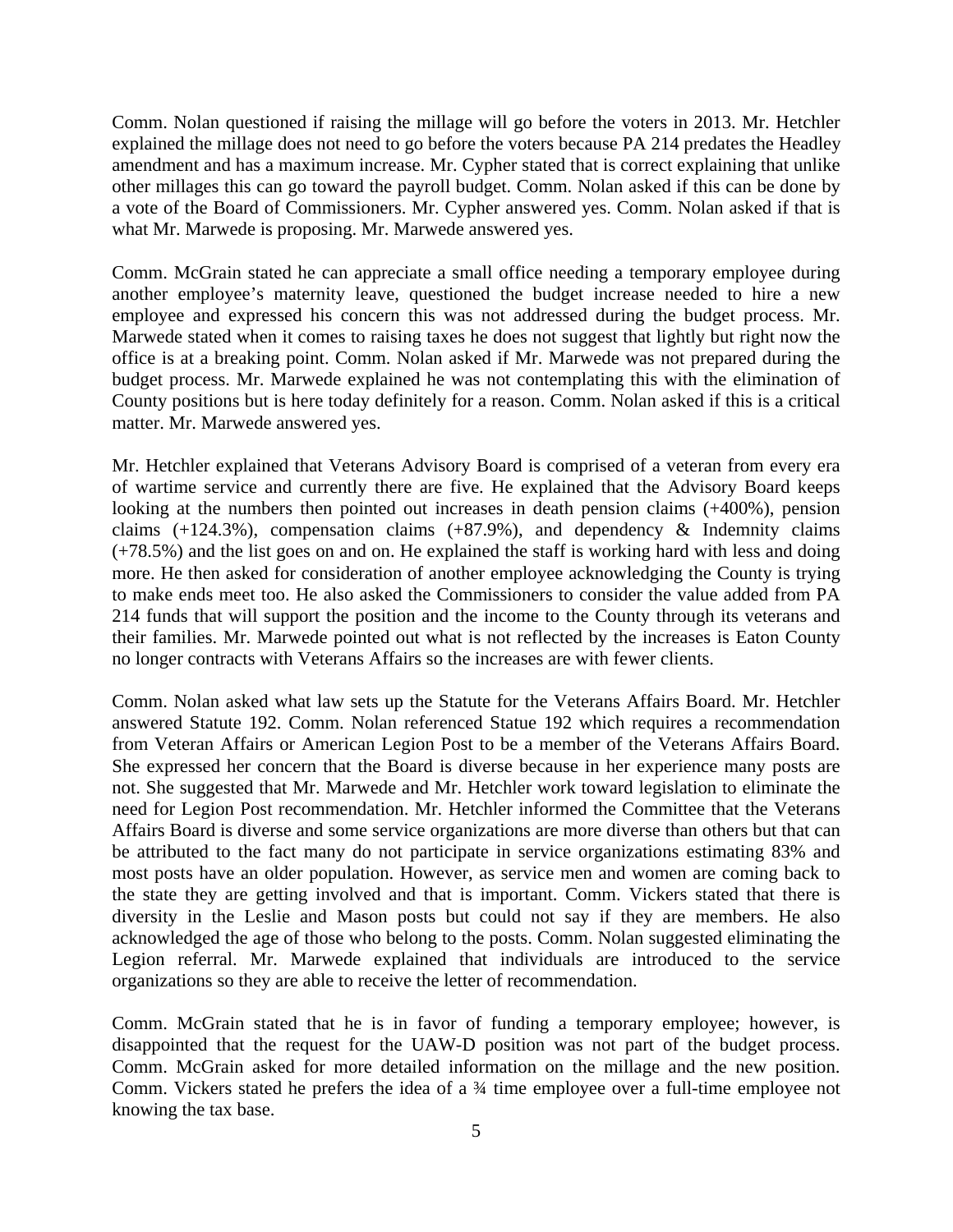Chairperson Tennis acknowledged staff has been working under crisis mode and until this maternity leave did not put into focus the need another individual.

Mr. Cypher stated the Controller's office has not seen enough information on the permanent position to make a recommendation. Additionally, in regard to the temporary position it will be only a few thousand dollars. He suggested a resolution can come back to the Committee or Veterans Affairs can hire a temporary employee and see how it plays out with their budget.

Comm. McGrain asked why the millage was reduced in 2010. Mr. Cypher explained it was a change in configuration based on indigent case load. The Committee discussed the balance of the Contingency Fund.

The Committee asked Mr. Marwede to work with the Controller's Office in preparing a resolution to provide administrative assistance to Veteran's Affairs while an employee is on maternity leave.

MOVED BY COMM. MCGRAIN, SUPPORTED BY COMM. VICKERS, TO SUSPEND THE BOARD RULES TO ALLOW COMM. NOLAN TO VOTE ON THE MINUTES, CONSENT AGENDA AND ITEM 3a.

Comm. Nolan voted yes to approve the minutes, consent agenda and Item 3a.

#### Announcements

Comm. Nolan informed the Committee that snow is being made again at the Hawk Island Snow Park and they will be up and running soon.

#### Public Comment

Mr. Gray, UAW Chairperson welcomed the new Commissioners. Mr. Gray stated he appreciates the work of the Veteran's Affairs; however, a new position will require the participation of the Union. He expressed his wiliness to work with Veteran's Affairs, Controller and Human Resources to create a position and is happy to see people working.

The meeting adjourned at approximately 7:17 p.m.

Respectfully submitted,

Julie Buckmaster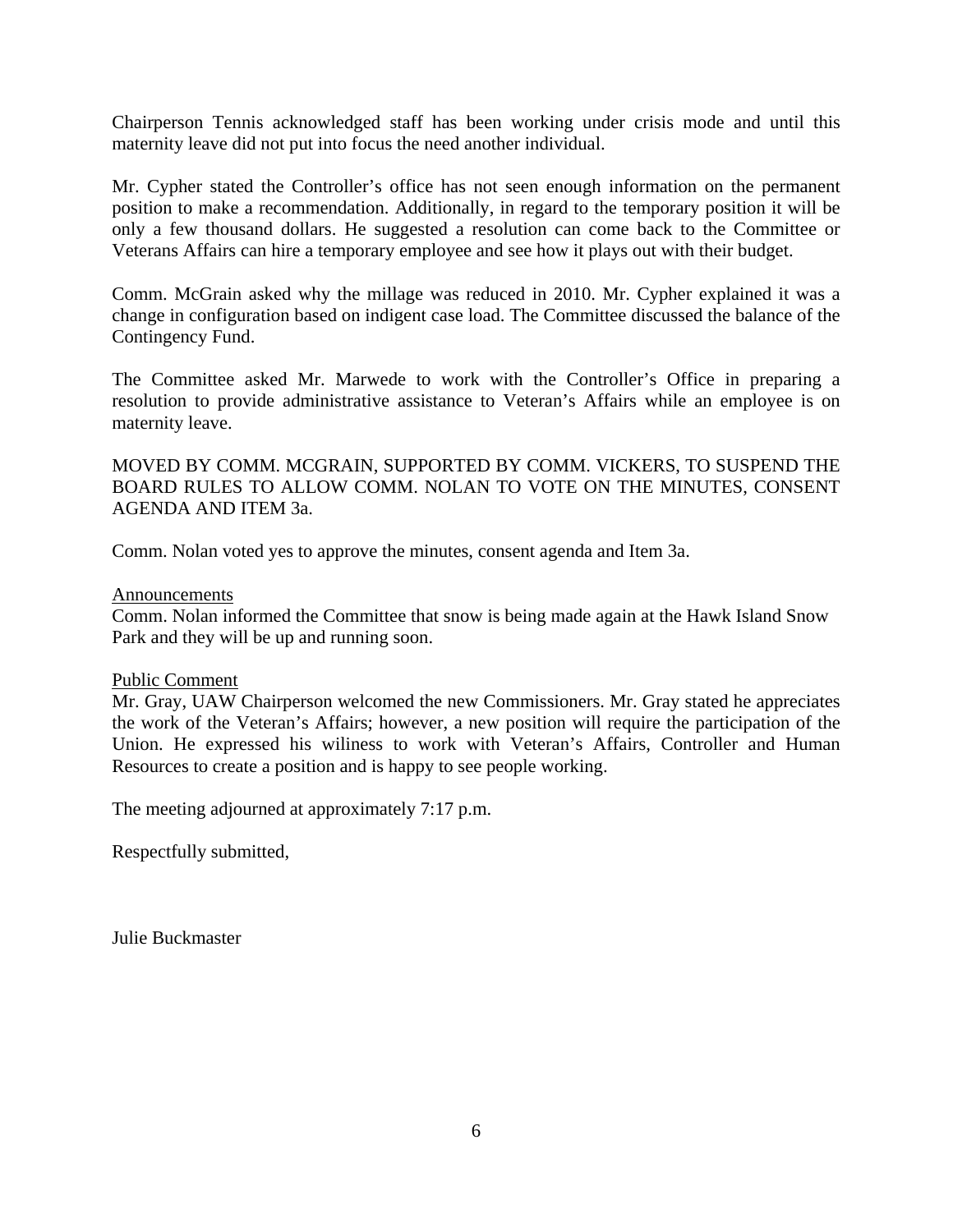# **FEBRUARY 4, 2013 HUMAN SERVICES AGENDA STAFF REVIEW SUMMARY**

## **ACTION ITEMS:**

### **The Assistant Deputy Controller is recommending approval of the following resolutions:**

*2. Veterans Affairs – Resolution Approving the Use of Contingency Funds for a Temporary Hire for Ingham County Department of Veteran Affairs* 

This resolution approves the use of up to \$5,012 to hire a temporary employee in Veteran Affairs at the level of UAW D for the period April 8, 2013 through May 31, 2013. This position is necessary to cover an employee's maternity leave. There is \$353,259 in the 2013 Contingency Fund.

*3a. Health Department - Resolution to Accept \$500,000 in School-Based Health Centers Capital Program Funds from the Health Resources and Services Administration* 

This resolution accepts a \$500,000 grant for the following activities:

- 1. Purchase a fully equipped mobile medical/dental health vehicle. This mobile health center will increase capacity to serve children in schools as well as women and children in the area's homeless shelters.
- 2. Purchase equipment to update and expand services related to Registration and Enrollment throughout the community health centers.
- 3. Purchase moveable exam room and office equipment to provide safe and effective health care to students at the newly opened Eastern Health Center, a school-based health center located within Lansing School District's Eastern High School.

*3b. Health Department - Resolution to Accept Supplemental Funding for Quality Improvement in Health Centers from the Health Resources and Services Administration and to Authorize the Allocation of these Funds Toward the Purchase of a Patient Portal and Website* 

This resolution authorizes the acceptance of up to \$55,000 in supplemental funding from the Health Resources and Services Administration to be used toward the purchase of a Patient Portal and website.

*3c. Health Department - Resolution Amending Resolution #12-199, to Accept Clinical Services Expansion Funding for the Child And Adolescent Health Center Program from the Michigan Department of Community Health, to Establish Positions in the Health Department And Enter Into An Agreement With Fahrenheit Creative Group* 

This resolution accepts Clinical Services Expansion Funding from the Michigan Department of Community Health for its three Child and Adolescent Health Centers. Eastern, Sexton and Willow Health Centers each received \$170,000 for a total of \$510,000 for the period October 1, 2012 through September 30, 2016. The purpose of this funding is to expand clinical services within the Child and Adolescent Health Centers and work toward achievement of Patient Centered Medical Home (PCMH) designation through the National Committee on Quality Assurance (NCQA).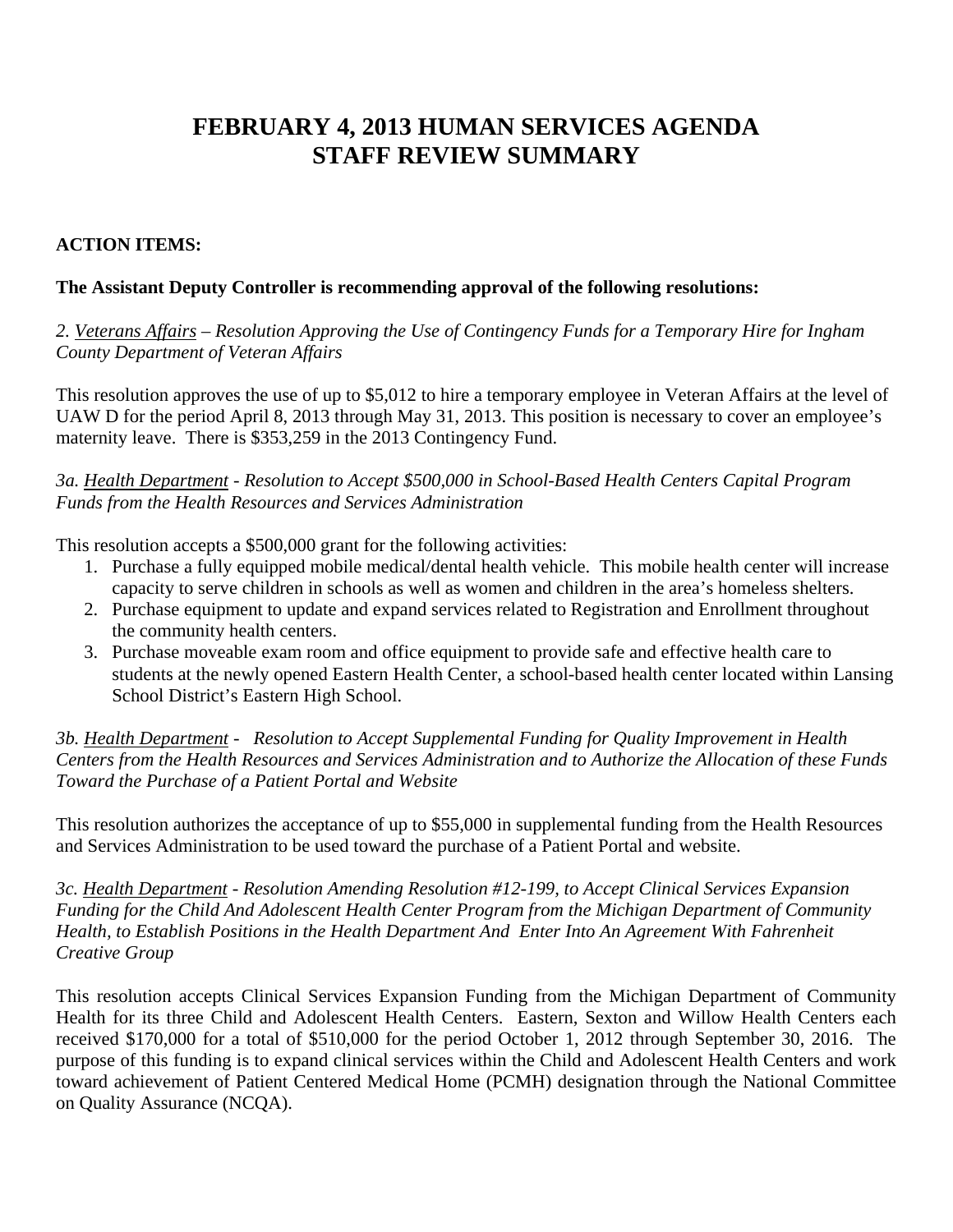To successfully meet the outcomes of the grant, the Health Department proposes to establish:

A part-time (.50 FTE) Nurse Case Manager Position, PHN/3

A full-time (1.0 FTE) Medical Social Worker Position, ICEA PRO/7, which will be posted internally.

After the candidate is selected for the Medical Social Worker position, the successful candidate's position shall be converted to a Medical Social Worker, ICEA PRO/7 using grant funds to support the difference in pay.

These positions will provide case management and increased mental health services within the Child and Adolescent Health Centers. It is the intent that these positions will not be filled for the first five months of this grant. An amount of \$30,000 of the grant award will be used toward the one time purchase of a Patient Portal and related website, which is a requirement for Level 3 PCMH designation through the NCQA and full implementation of Meaningful Use.

## *3d. Health Department - Resolution to Authorize an Addendum to the Agreement with NextGen Healthcare Information Systems, Inc.*

This resolution authorizes an addendum to the agreement with NextGen Healthcare Information Systems, Inc. to allow NextGen to install Patient Portal Provider Licenses for all providers, including mid-level and behavioral health providers. This addendum will cost a one time fee of \$67,987.50 and a monthly provider fee of \$2,832.00. These costs will be paid with grant funds from the Clinical Service Expansion Funding through the Michigan Department of Community Health and FY 12 and with FY2012 Supplemental Funding for Quality Improvement in Health Centers through the Health Resources and Services Administration.

## *3e. Health Department - Resolution to Authorize a Memorandum of Understanding with the Michigan Primary Care Association for the Placement of an AmeriCorps Member within the Community Health Centers*

This resolution authorizes a Memorandum of Understanding with the Michigan Primary Care Association to actively participate in cooperation with Michigan's AmeriCorps program, and allows the placement of an AmeriCorps Member within the Ingham Community Health Centers for a cost of \$8,500.

## *3f. Health Department - Resolution to Authorize Amendment #2 to the 2012-2013 Comprehensive Agreement with the Michigan Department of Community Health*

This resolution amends the 2012-2013 Comprehensive Agreement with the Michigan Department of Community Health to increase support for the HIV Prevention program to \$156,943 (an increase of \$113,348). The initial agreement included funding for the HIV Prevention program through December 31, 2012. This amendment extends the funding for this program to the end of the agreement, September 30, 2013

## *3g. Health Department - Resolution to Authorize a Pharmacy Services Agreement for Services at the Ingham County Jail*

This resolution extends the existing agreement with Contract Pharmacy Services, Inc., to provide pharmaceuticals to support the medical services at the Ingham County Jail. The extended agreement is for the period of April 1, 2013 through March 31, 2016, at the actual acquisition cost plus a dispensing fee of \$2.65 per prescription, a reduction of 10 cents per prescription.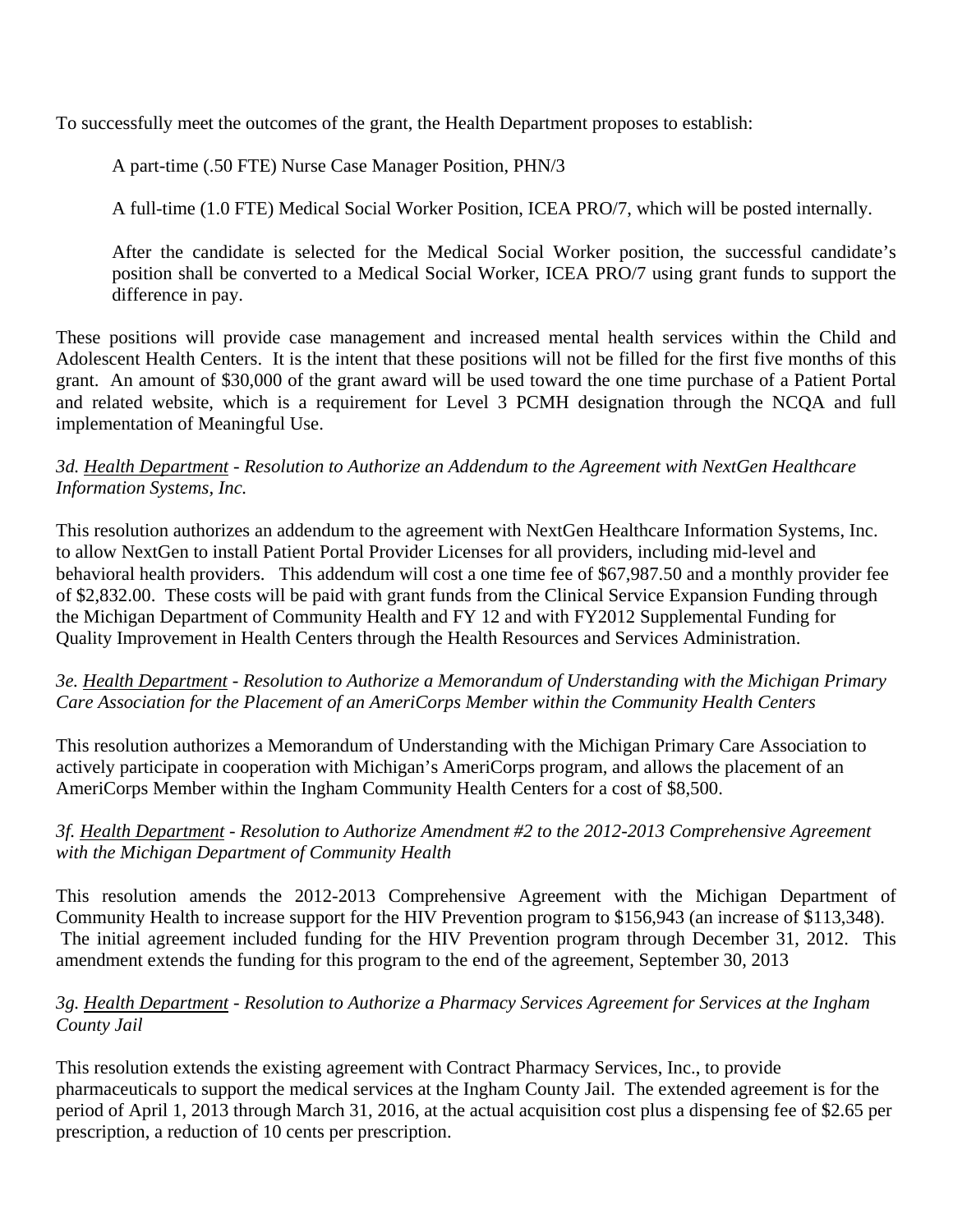*3h. Health Department - Resolution to Authorize a Letter of Understanding with the Ingham Intermediate School District for Early On Services* 

This resolution authorizes a Letter of Understanding with Ingham Intermediate School District, which offers Ingham County \$108,573 in Early On funds to compensate the Public Health Nursing Division for 1.25 FTE staff costs.

# **OTHER/HONORARY ITEMS:**

- *1. Interviews Community Health Center Board*
- *3i. Health Department Resolution Honoring Alice Ailles*
- *3j. Health Department Resolution Honoring Doris Haynes*
- *3k. Health Department Resolution Honoring Suzanne Hoeksema*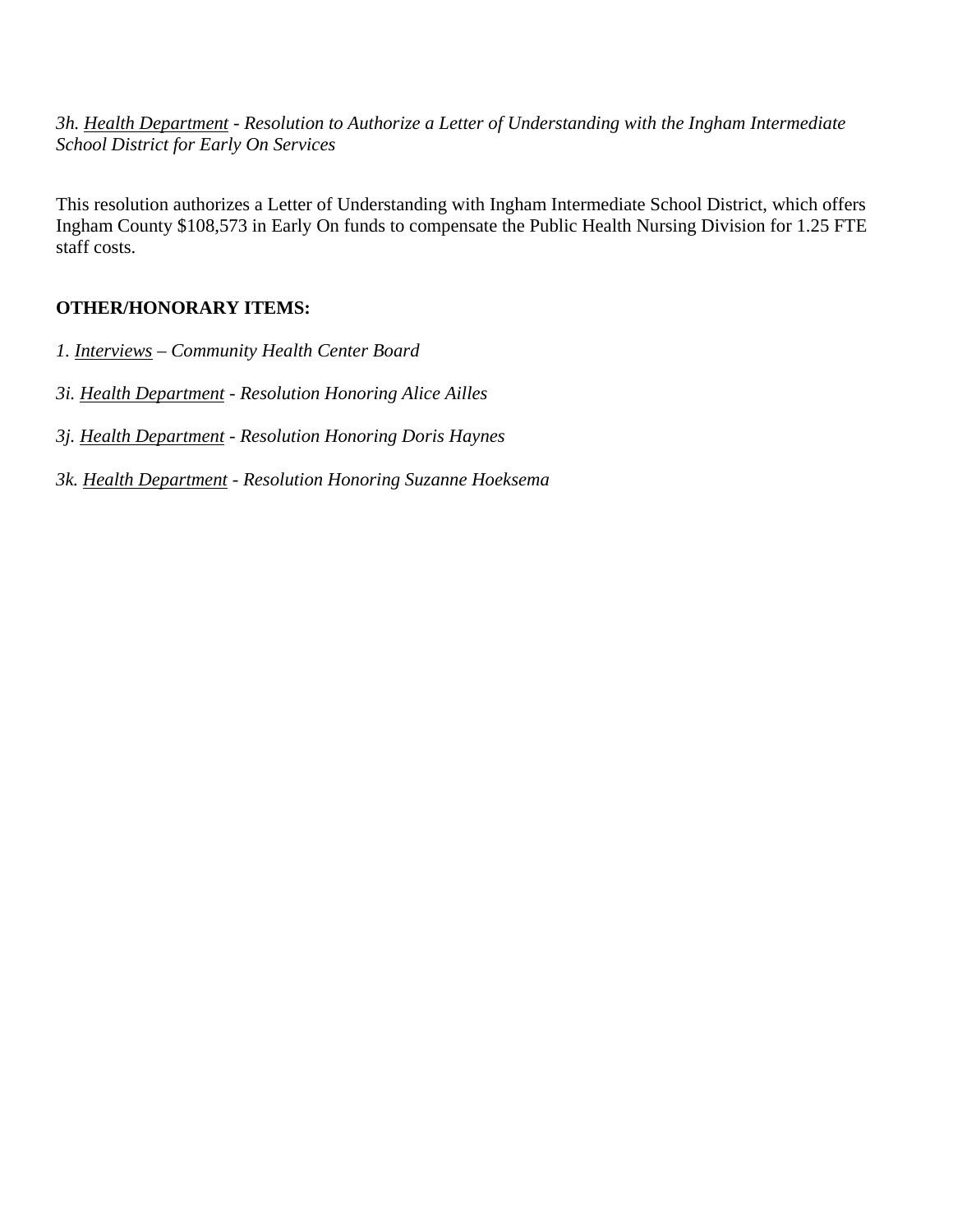#### **Agenda Item 2**

# **MEMORANDUM**

<span id="page-11-0"></span>

| TO:   | Human Services Committee<br><b>County Services Committee</b><br><b>Finance Committee</b> |
|-------|------------------------------------------------------------------------------------------|
| FROM: | Randy A. Marwede, Director, Veterans Affairs                                             |
| DATE: | January 24, 2013                                                                         |
| RE:   | <b>Request to Hire Temporary Support</b>                                                 |

Ingham County Department of Veteran Affairs is currently staffed with a Director, two Veteran Benefits Counselors, a Clerk/Trust Fund Agent, and a Transportation Officer.

One of the Veteran Benefits Counselors is scheduled to take a maternity leave from approximately March 31, through June 1, 2013. The majority of this employee's FMLA leave will be unpaid.

I am requesting authorization to hire a temporary employee to assist with the workload for the period April 8 through May 31, 2013.

We do not have a temporary wages line item to cover this cost. Total cost for a temporary UAW/D employee at an hourly rate of \$16.0628, 40 hours per week would cost \$5,012.

I am requesting that funds be granted from the County's contingency fund to support this temporary hire.

c: Travis Parsons Chuck Gray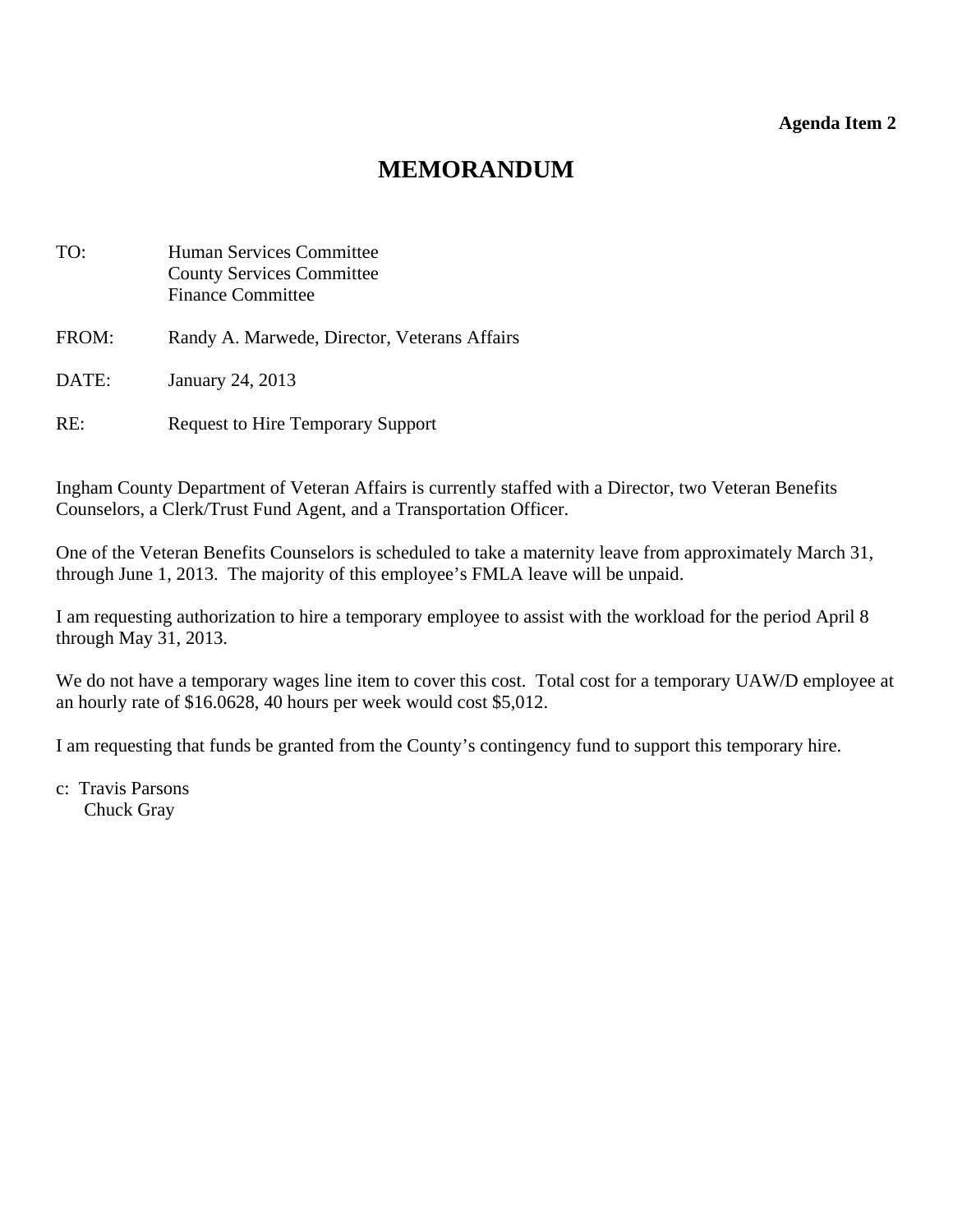Introduced by the Human Services, County Services, and Finance Committees

## INGHAM COUNTY BOARD OF COMMISSIONERS

## **RESOLUTION APPROVING THE USE OF CONTINGENCY FUNDS FOR A TEMPORARY HIRE FOR INGHAM COUNTY DEPARTMENT OF VETERAN AFFAIRS**

WHEREAS, Ingham County Department of Veteran Affairs is currently staffed with a Director, two Veteran Benefits Counselors, a Clerk/Trust Fund Agent, and a Transportation Officer; and

WHEREAS, one of the Veteran Benefits Counselors will be on maternity leave from approximately March 25, 2013 to June 1, 2013; and

WHEREAS, the majority of the employee's FMLA will be unpaid; and

WHEREAS, the Director and remaining Veteran Benefit Counselor will be responsible for incorporating the additional caseload during this timeframe; and

WHEREAS, in order to maintain orderly services to Ingham County veterans and their families, a temporary hire who will perform perfunctory tasks within the Department is necessary and essential; and

WHEREAS, the Director of Ingham County Department of Veteran Affairs will be responsible for administering all necessary up training for the temporary hire.

THEREFORE BE IT RESOLVED, that the Ingham County Board of Commissioners approves of a temporary hire at the level of UAW D for the period April 8, 2013 through May 31, 2013.

BE IT FURTHER RESOLVED, that funding for this temporary hire in the amount of up to \$5,021 be made available through the use of the Ingham County contingency funds.

BE IT FURTHER RESOLVED, the Controller/Administrator is authorized to make any necessary budget adjustments consistent with this resolution, including the transfer of up to \$5,021 from the 2013 Contingency Fund to the Veteran Affairs temporary budget.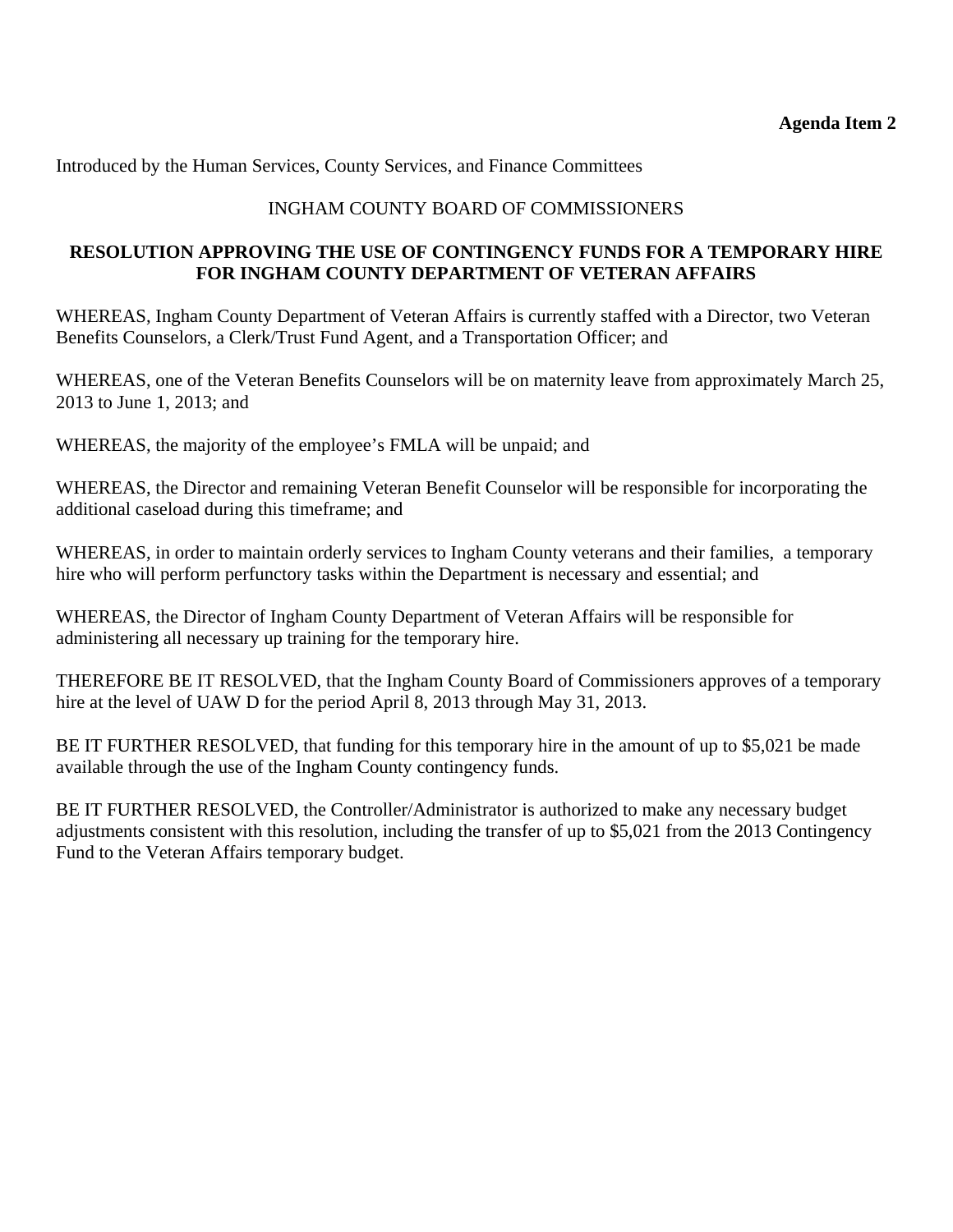#### **Agenda Item 3a**

## **MEMORANDUM**

<span id="page-13-0"></span>

| TO:   | Human Services Committee<br><b>Finance Committee</b>                                                                                    |
|-------|-----------------------------------------------------------------------------------------------------------------------------------------|
| FROM: | Renée Branch Canady, PhD, MPA, Health Officer                                                                                           |
| DATE: | January 24, 2013                                                                                                                        |
| RE:   | Recommendation to Accept School-Based Health Center Capital Grant Funds From the Health<br><b>Resources and Services Administration</b> |

The Health Department's Community Health Centers has received funding from the Health Resources and Services Administration (HRSA) through its Affordable Care Act (ACA) Grants for School-Based Health Centers Capital Program.

To meet the needs of the Ingham County Community, in its application, Health Department proposed to use \$500,000 in capital funds for the following activities:

- 1. Purchase a fully equipped mobile medical/dental health vehicle. This mobile health center will increase capacity to serve children in schools as well as women and children in the area's homeless shelters.
- 2. Purchase equipment to update and expand services related to Registration and Enrollment throughout the community health centers.
- 3. Purchase moveable exam room and office equipment to provide safe and effective health care to students at the newly opened Eastern Health Center, a school-based health center located within Lansing School District's Eastern High School.

The Health Department requested and received \$500,000 to achieve the above stated goals. I recommend that the Board of Commissioners authorizes the acceptance of up to \$500,000 in funding from the Health Resources and Services Administration.

c: Debbie Brinson, w/attachment Barb Mastin, w/attachment John Jacobs, w/attachment Jan Kimble, w/attachment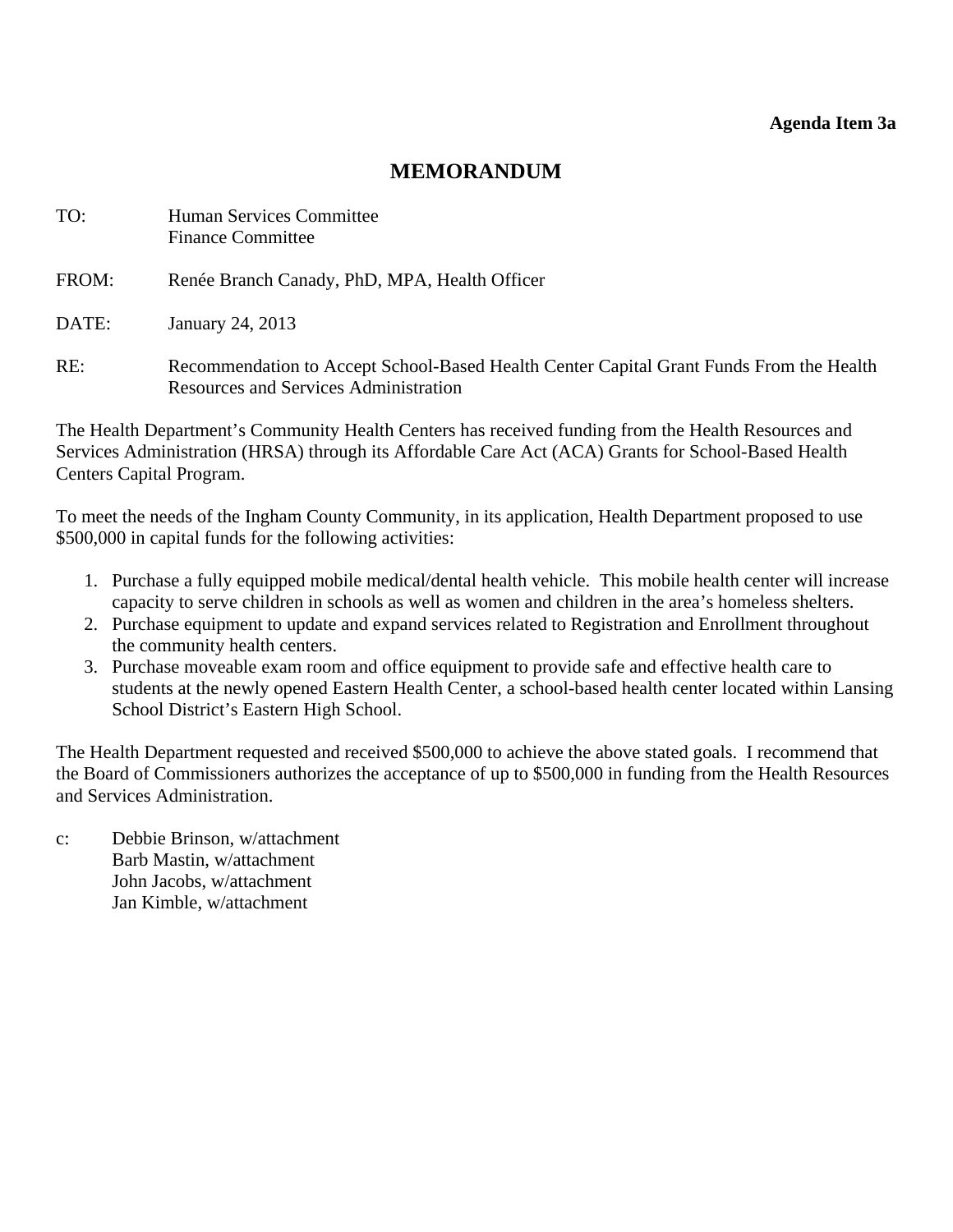Introduced by the Human Services and Finance Committees of the:

## INGHAM COUNTY BOARD OF COMMISSIONERS

### **RESOLUTION TO ACCEPT \$500,000 IN SCHOOL-BASED HEALTH CENTERS CAPITAL PROGRAM FUNDS FROM THE HEALTH RESOURCES AND SERVICES ADMINISTRATION**

WHEREAS, as a Health Center Program Grantee, the Health Department's Community Health Centers received funds from the Affordable Care Act (ACA) Grants for School-Based Health Centers Capital Program from the Health Resources and Services Administration in the amount of \$500,00; and

WHEREAS, the purpose of these awards was to address significant and pressing capital needs to improve service delivery and support the expansion of services at School-Based Health Centers throughout the country; and

WHEREAS, the Health Department proposes to use these funds for the following: The purchase of a fully equipped mobile medical/dental health vehicle; to purchase equipment to update and expand services related to Registration and Enrollment Unit; and to purchase moveable exam room and office equipment to provide safe and effective health care to students at the newly opened Eastern Health Center, a school-based health center located within Lansing School District's Eastern High School; and

WHEREAS, the Health Officer recommends that the Board of Commissioners authorizes the acceptance of up to \$500,000 in funding from the Health Resources and Services Administration.

THEREFORE BE IT RESOLVED, that the Board of Commissioners authorizes the acceptance of up to \$500,000 in funding from the Health Resources and Services Administration to purchase a fully equipped mobile medical/dental health vehicle; to purchase equipment to update and expand services related to Registration and Enrollment Unit; and to purchase a moveable exam room and office equipment to provide safe and effective health care to students at the Eastern Health Center.

BE IT FURTHER RESOLVED, that the Controller/Administrator is authorized to make any necessary budget adjustments consistent with this resolution, and the Purchasing Department is authorized to issue any necessary purchase orders or purchase items needed.

BE IT FURTHER RESOLVED, the Board Chairperson and County Clerk are authorized to sign any necessary documents consistent with this resolution after approval as to form by the County Attorney.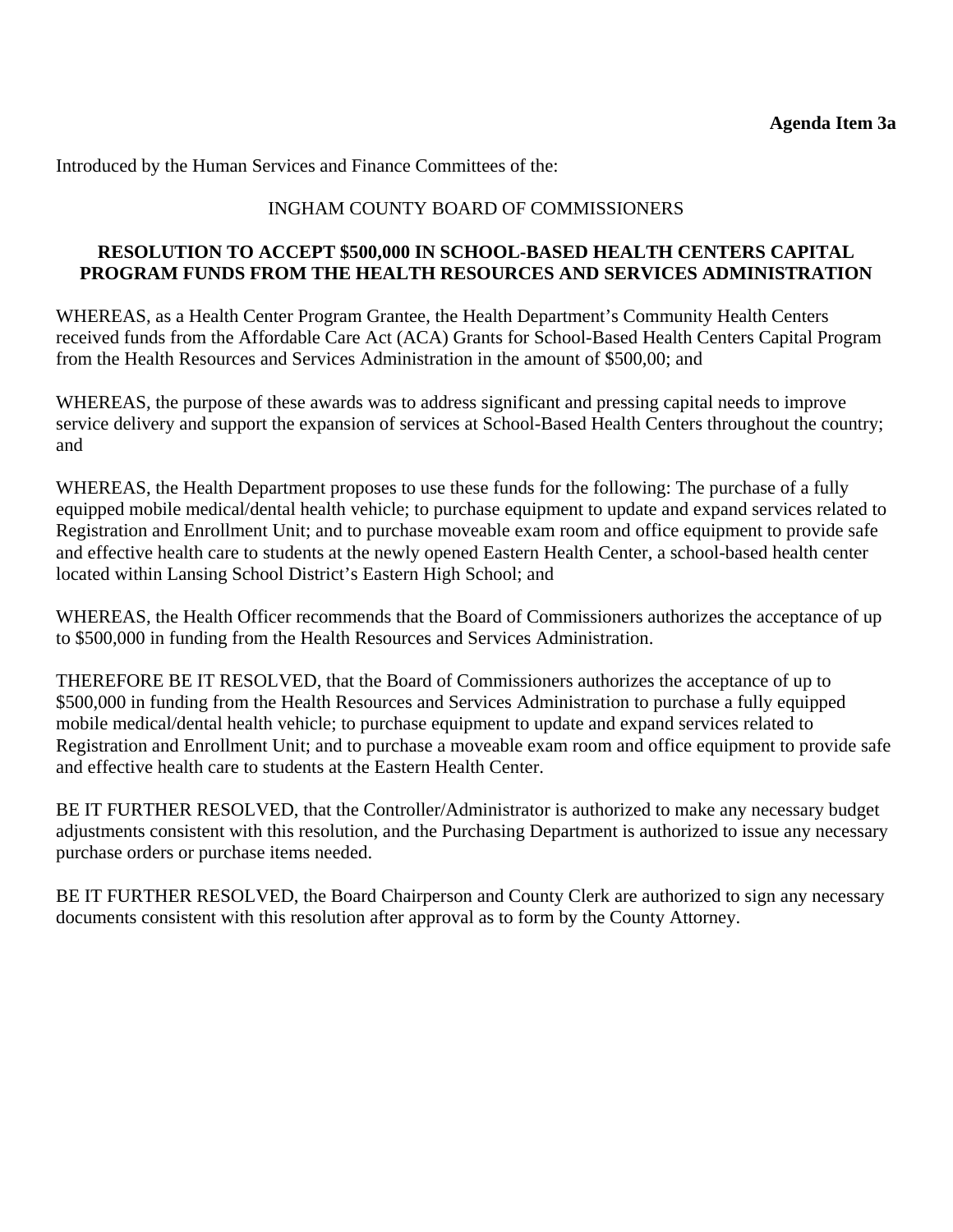# **MEMORANDUM**

<span id="page-15-0"></span>

| TO:   | Human Services Committee<br><b>Finance Committee</b>                                                                                                                                                                                          |
|-------|-----------------------------------------------------------------------------------------------------------------------------------------------------------------------------------------------------------------------------------------------|
| FROM: | Renée Branch Canady, PhD, MPA, Health Officer                                                                                                                                                                                                 |
| DATE: | January 23, 2013                                                                                                                                                                                                                              |
| RE:   | Recommendation to Accept Supplemental Funding from the Health Resources and Services<br>Administration in Support of Quality Improvement and to Authorize the Allocation of these<br>Funds to be Used Toward the Purchase of a Patient Portal |

The Health Department's Community Health Centers received funding from the Health Resources and Services Administration through its FY2012 Supplemental Funding for Quality Improvement in Health Centers. This is one-time supplemental funding under Section 330 of the Public Health Service Act to improve access to services, quality of care and clinical outcomes through the Patient Centered Medical Home (PCMH) model of care. This funding specifically focuses on improving outcomes related to cervical cancer screening for health center patients by supporting PCMH transformation projects.

The Health Department received \$55,000 toward the purchase of a Patient Portal. A Patient Portal is a special secure website that links to a health center's website. Patients can use it to complete tasks securely online tasks they used to only be able to do by phone or in person. The Patient Portal will allow patients to request an appointment, place and/or check electronic prescription requests at any time, to pay a bill, to register for their first visit and input their medical history, to receive lab results, to view upcoming appointments, to view their outstanding balance, and to view their medical record. The Patient Portal can be used to simplify administrative tasks, including scheduling, appointment reminders, electronic messaging, and general paperwork.

I recommend that the Board of Commissioners authorizes the acceptance of up to \$55,000 in supplemental funding from the Health Resources and Services Administration. In addition, I recommend that the Board of Commissioners authorizes these funds to be used toward the purchase of a Patient Portal and website.

c: Debbie Brinson, w/attachment Barb Mastin, w/attachment John Jacobs, w/attachment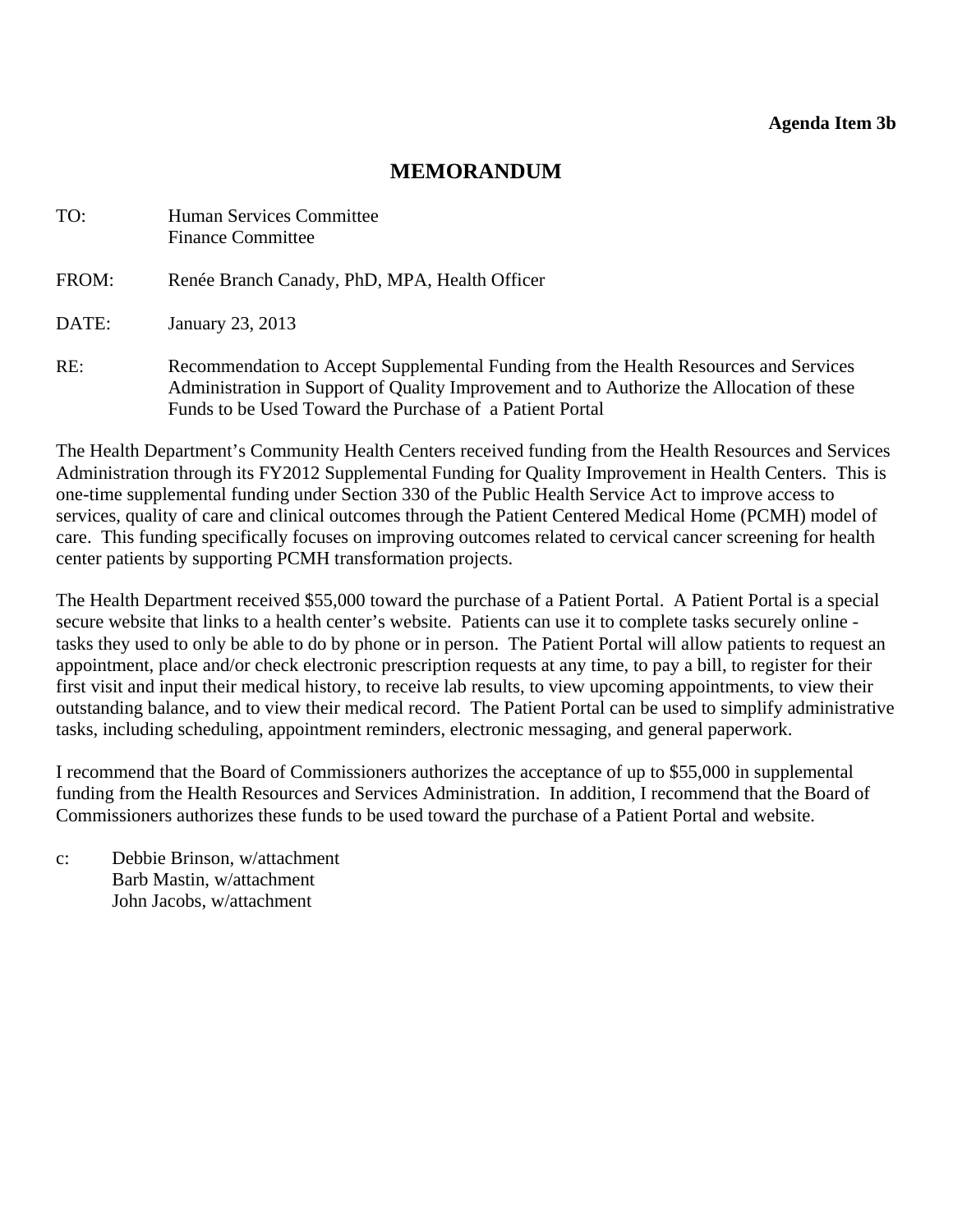Introduced by the Human Services and Finance Committees of the:

### INGHAM COUNTY BOARD OF COMMISSIONERS

### **RESOLUTION TO ACCEPT SUPPLEMENTAL FUNDING FOR QUALITY IMPROVEMENT IN HEALTH CENTERS FROM THE HEALTH RESOURCES AND SERVICES ADMINISTRATION AND TO AUTHORIZE THE ALLOCATION OF THESE FUNDS TOWARD THE PURCHASE OF A PATIENT PORTAL AND WEBSITE**

WHEREAS, as a Health Center Program Grantee, the Health Department's Community Health Centers received the FY2012 Supplemental Funding for Quality Improvement in Health Centers from the Health Resources and Services Administration; and

WHEREAS, this is one-time supplemental funding under Section 330 of the Public Health Service Act to improve access to services, quality of care and clinical outcomes through the Patient Centered Medical Home (PCMH) model of care; and

WHEREAS, this funding specifically focuses on improving outcomes related to cervical cancer screening for health center patients by supporting PCMH transformation projects; and

WHEREAS, the Health Department received \$55,000 toward the purchase of a Patient Portal to support PCMH transformation; and

WHEREAS, the Health Officer recommends that the Board of Commissioners authorizes the acceptance of up to \$55,000 in supplemental funding from the Health Resources and Services Administration; and

WHEREAS, the Health Officer recommends that the Board of Commissioners authorizes these funds to be used toward the purchase a Patient Portal and a website.

THEREFORE BE IT RESOLVED, that the Board of Commissioners authorizes the acceptance of up to \$55,000 in supplemental funding from the Health Resources and Services Administration to be allocated toward the purchase of a Patient Portal and website.

BE IT FURTHER RESOLVED, that the Controller/Administrator is authorized to make the necessary budget adjustments, and the Purchasing Department is authorized to issue any necessary purchase orders or purchase items needed.

BE IT FURTHER RESOLVED, the Board Chairperson and County Clerk are authorized to sign any necessary documents consistent with this resolution after approval as to form by the County Attorney.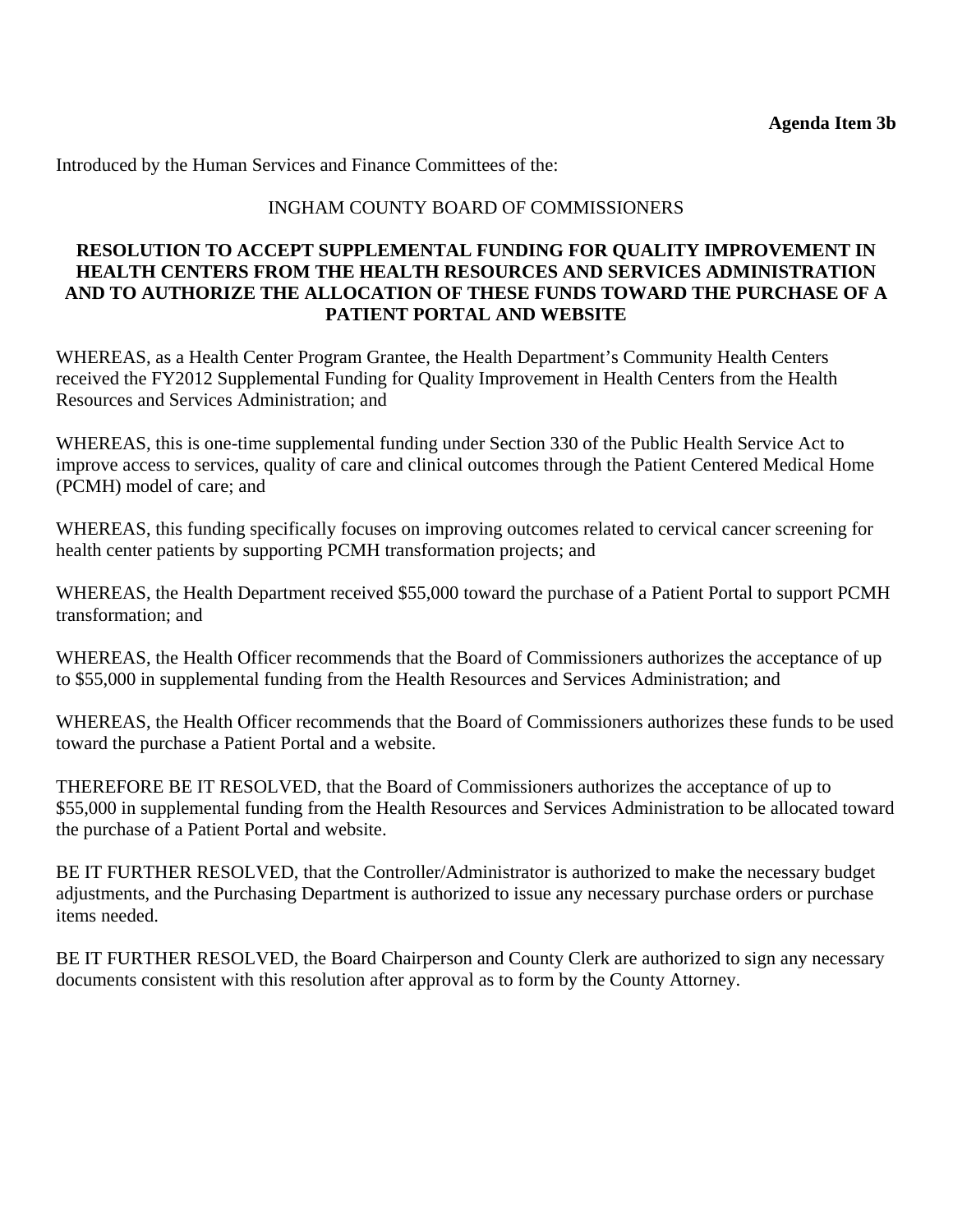# MEMORANDUM

<span id="page-17-0"></span>

| TO:   | Human Services Committee<br><b>County Services Committee</b><br><b>Finance Committee</b> |
|-------|------------------------------------------------------------------------------------------|
| FROM: | Renée Branch Canady, PhD, MPA, Health Officer                                            |
| DATE: | January 23, 2013                                                                         |
| RE:   | Recommendation to Amend Resolution #12-199                                               |

The Health Department applied for and received Clinical Services Expansion Funding from the Michigan Department of Community Health for its three Child and Adolescent Health Centers. Eastern, Sexton and Willow Health Centers each received \$170,000 for a total of \$510,000 for the period October 1, 2012 through September 30, 2016. The purpose of this funding is to expand clinical services within the Child and Adolescent Health Centers and work toward achievement of Patient Centered Medical Home (PCMH) designation through the National Committee on Quality Assurance (NCQA).

To successfully meet the outcomes of the grant, the Health Department proposes to establish:

A part-time (.50 FTE) Nurse Case Manager Position, PHN/3

A full time (1.0 FTE) Medical Social Worker Position, ICEA PRO/7, which will be posted internally.

After the candidate is selected for the Medical Social Worker position, the successful candidate's position shall be converted to a Medical Social Worker, ICEA PRO/7 using grant funds to support the difference in pay.

These positions will provide case management and increased mental health services within the Child and Adolescent Health Centers. It is the intent that these positions will not be filled for the first five months of this grant.

An amount of \$30,000 of the grant award will be used toward the one time purchase of a Patient Portal and related website, which is a requirement for Level 3 PCMH designation through the NCQA and full implementation of Meaningful Use.

A Patient Portal is a special secure website that links to a health center's website. Patients can use it to complete tasks securely online; tasks they used to only be able to do by phone or in person. The Patient Portal will allow patients to request an appointment, place and/or check electronic prescription requests at any time, to pay a bill, to register for their first visit and input their medical history, to receive lab results, to view upcoming appointments, to view their outstanding balance, and to view their medical record. The Patient Portal can be used to simplify administrative tasks, including scheduling, appointment reminders, electronic messaging, and general paperwork.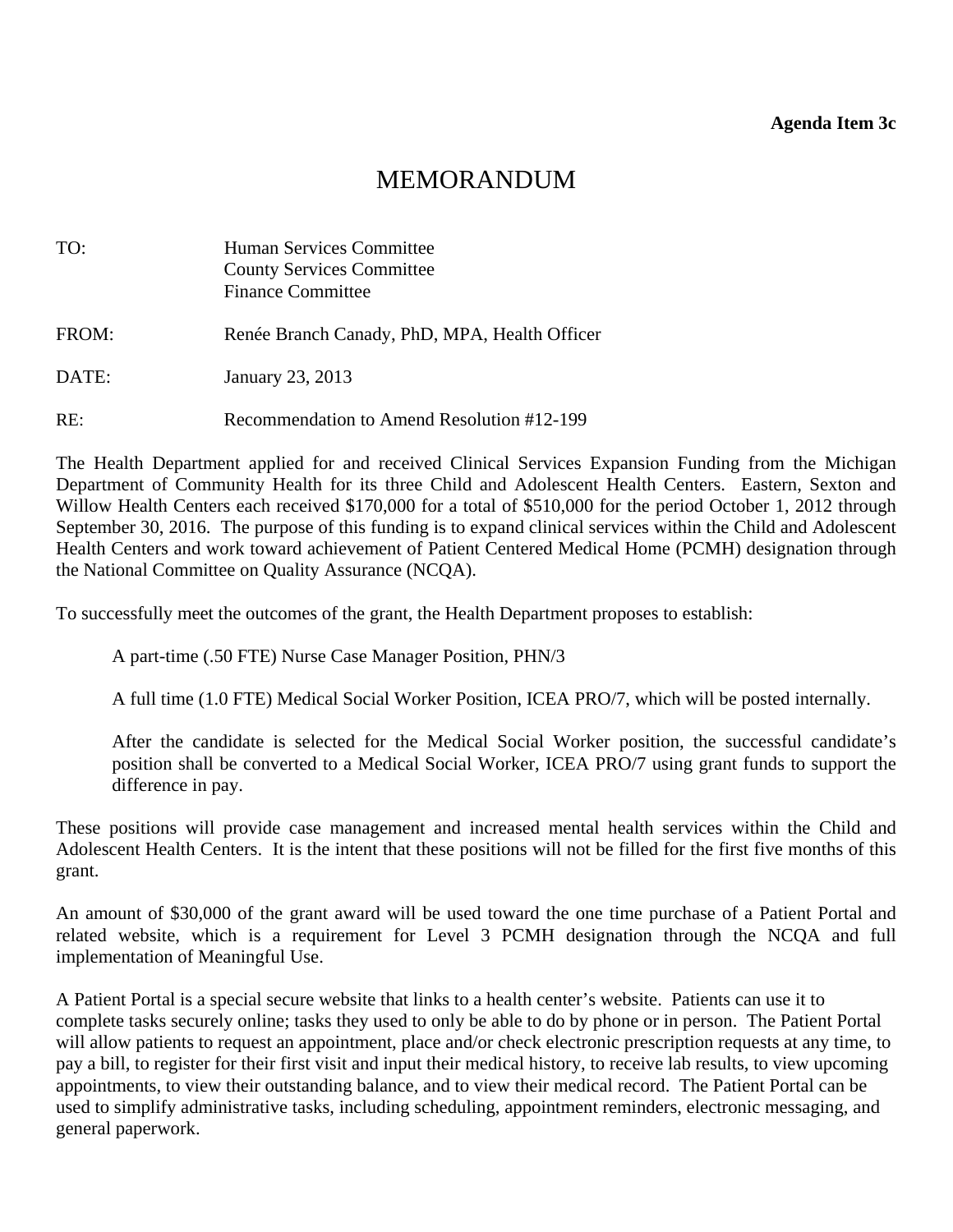The Patient Portal website will interface with the Community Health Centers (CHC) website. The CHC has worked closely with the Fahrenheit Creative Group for the development of the initial stages of a website. Fahrenheit Creative Group has worked closely with MIS to ensure the CHC website will interface with the County website. We are recommending to enter into an agreement with Fahrenheit Creative Group to develop the website and interface for the Patient Portal and to develop online patient education materials. This period of the agreement shall be February 1, 2013 through January 31, 2014 in an amount up to \$25,000.

I recommend that the Board of Commissioners authorize an amendment to Resolution 12-199 to accept an additional \$510,000 in Clinical Services Expansion Funding from the Michigan Department of Community Health for the period October 1, 2012 through September 30, 2016.

I also recommend that the Board of Commissioners approve the establishment and conversion of the aforementioned positions, and the allocation of \$30,000 in Clinical Services Expansion Funding toward the purchase of the Patient Portal and related website.

In addition, I recommend that the Board of Commissioners authorize an agreement with Fahrenheit Creative Group for an amount of up to \$25,000 for the period February 1, 2013 to January 31, 2014.

c: Debra Brinson, w/attachment John Jacobs, w/attachment Barbara Mastin, w/attachment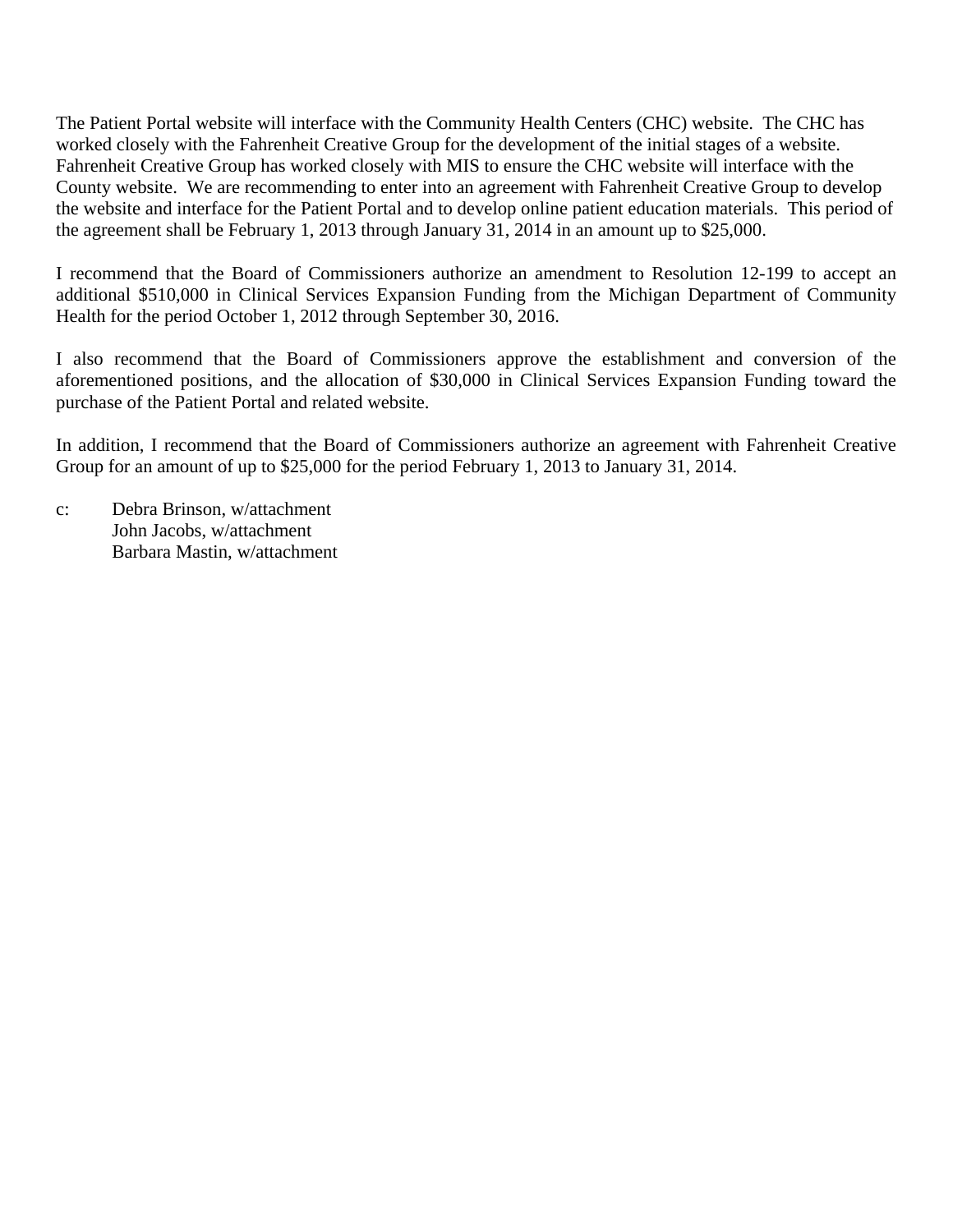#### **Agenda Item 3c**

| TO:   | Barb Mastin, Chief Operating Officer, CHCS       |
|-------|--------------------------------------------------|
| FROM: | Michelle Rutkowski, Human Resources Specialist   |
| DATE: | 1/22/13                                          |
| RE:   | Analysis for Changes to Amend Resolution #12-199 |

In reference to the Health Department's proposal to Amend Resolution #12-199, Human Resources supplies the following information:

- 1. We have created a new job classification titled "Nurse Case Manager, Community Health Center Network". A copy of the new job description is attached to the email accompanying this memo.
- 2. This new classification is equivalent to the established classification of "Nurse Case Manager". Both positions are evaluated at a PHN 3 salary grade.
- 3. I will send the PHN Unit Chair notification of the new classification. As a courtesy, we allow them 3 days to voice any possible concerns.
- 4. The classification of "Medical Social Worker" is found in the ICEA PRO bargaining unit and its corresponding salary is an ICEA PRO 7.
- 5. Changing position #601316 from an Assistant Social Worker to a Medical Social Worker is inappropriate. Assistant Social Workers are compensated at an ICEA PRO 5 and Medical Social Workers are compensated at an ICEA PRO 7. Changing the position while it is occupied results in an inappropriate reclassification for the incumbent and a missed promotional opportunity for other County employees.
- 6. You have received grant money to fully fund one Medical Social Worker position and partially fund another. The proper procedure for this situation is as follows:
	- a. Internally post the fully funded Medical Social Worker position.
	- b. Allow internal applicants to be screened and referred by H.R.
	- c. After interviews, choose the top applicant from the applicant pool and move him/her into the fully funded Medical Social Worker position.
	- d. Convert the successful candidate's old classification to a Medical Social Worker using the grant funds to compensate for the difference in pay.
	- e. Choose the second-best applicant from the applicant pool for the newly-converted Medical Social Worker position.

While a bit cumbersome, this process ensures a fair and competitive result for all County employees.

Please use this memo as acknowledgement of Human Resources' participation and analysis of your proposal. If I can be of further assistance, please email or call me (887-4374).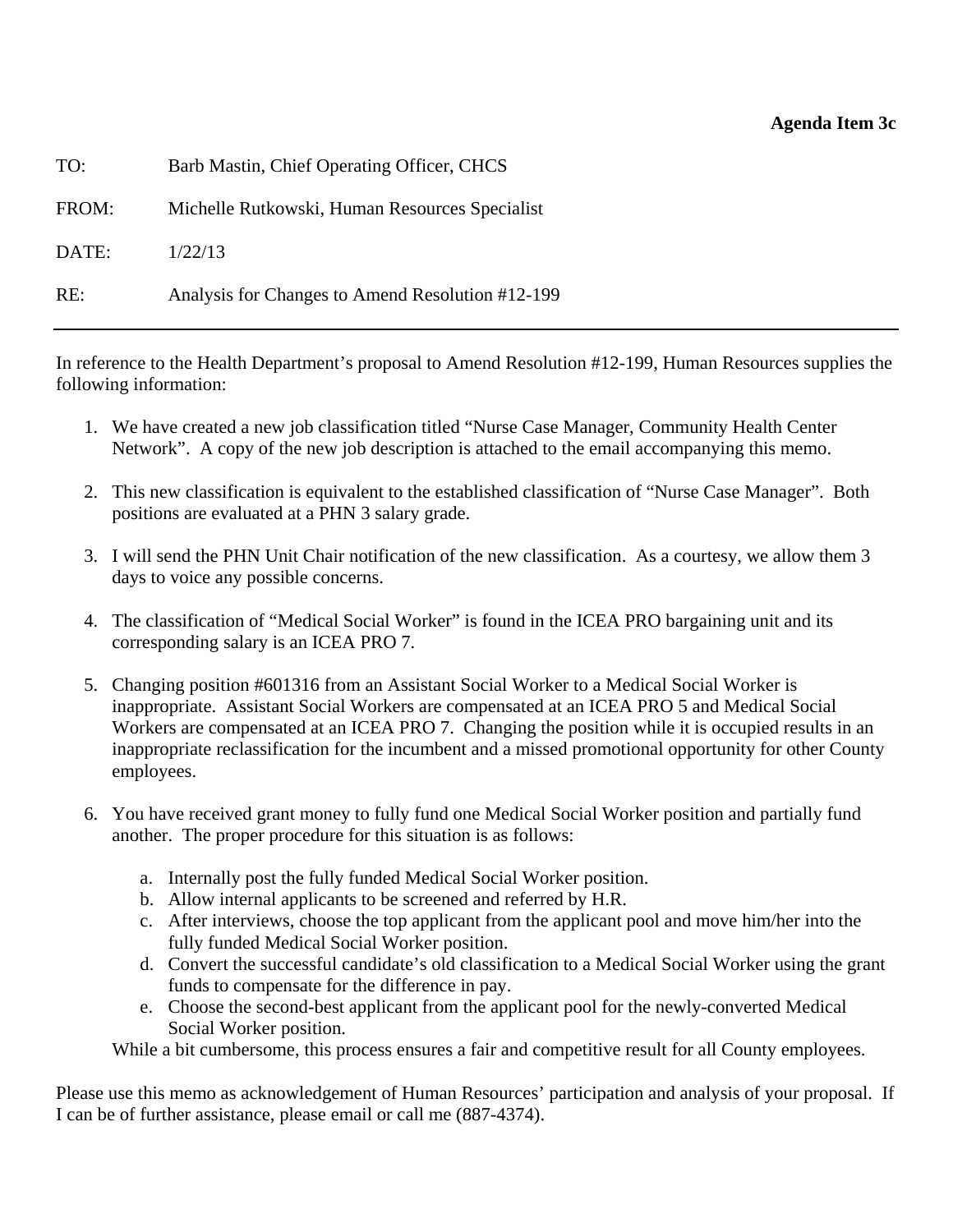Introduced by the Human Services, County Services and Finance Committees of the:

### INGHAM COUNTY BOARD OF COMMISSIONERS

#### **RESOLUTION AMENDING RESOLUTION #11-235, TO ACCEPT INCREASED AWARDS TO SUPPORT THE CONTINUED OPERATIONS OF THE HEALTH DEPARTMENT'S CHILD AND ADOLESCENT HEALTH CENTERS**

#### **RESOLUTION #12-199**

WHEREAS, In Resolution #11-235, the Ingham County Board of Commissioners authorized the acceptance of \$100,000 per year to support the continued operations of the School Wellness Program at Gardner Middle School; \$175,000 per year to support the continued operations at Otto Community Health Center; \$225,000 to support the continued operations at Willow Health Center, and \$175,000 to start a new school-based health center and fund its operations at a Lansing School District High School; and

WHEREAS, the Michigan Department of Community Health (MDCH) notified the Health Department's Community Health Center Network of an increase in funding of approximately 10% (up to \$375,000 total or up to \$75,000 per year). The new grant allocations for the Child & Adolescent Health Centers are:

- Gardner SWP \$110,000 (currently \$100,000)
- Willow \$250,000 (currently \$225,000)
- Otto \$195,000 (currently \$175,000)
- Sexton \$195,000 (currently \$175,000)

WHEREAS, the new base allocations shall take effect in fiscal year 2012 and shall be applicable to costs for the remainder of the fiscal year; and

WHEREAS, it is the intent of the Michigan Department of Community Health to continue the new allocations for the remainder of the grant cycle through FY 2017, upon approval of a revised budget and work plan; and

WHEREAS, the Ingham Community Health Center Board of Directors has approved the amendment to the existing agreements; and

WHEREAS, the Health Officer recommends that the Board of Commissioners adopt the amendments to Resolution #11-235 and authorize acceptance of the increased amounts to the Michigan Department of Community Health Child and Adolescent Health Center awards to support the continued operations of the Health Department's Child and Adolescent Health Centers.

THEREFORE BE IT RESOLVED, that the Ingham County Board of Commissioners authorizes the acceptance of up to \$375,000 in additional funds from the Michigan Department of Community to support the continued operations of the Health Department's Child and Adolescent Health Centers.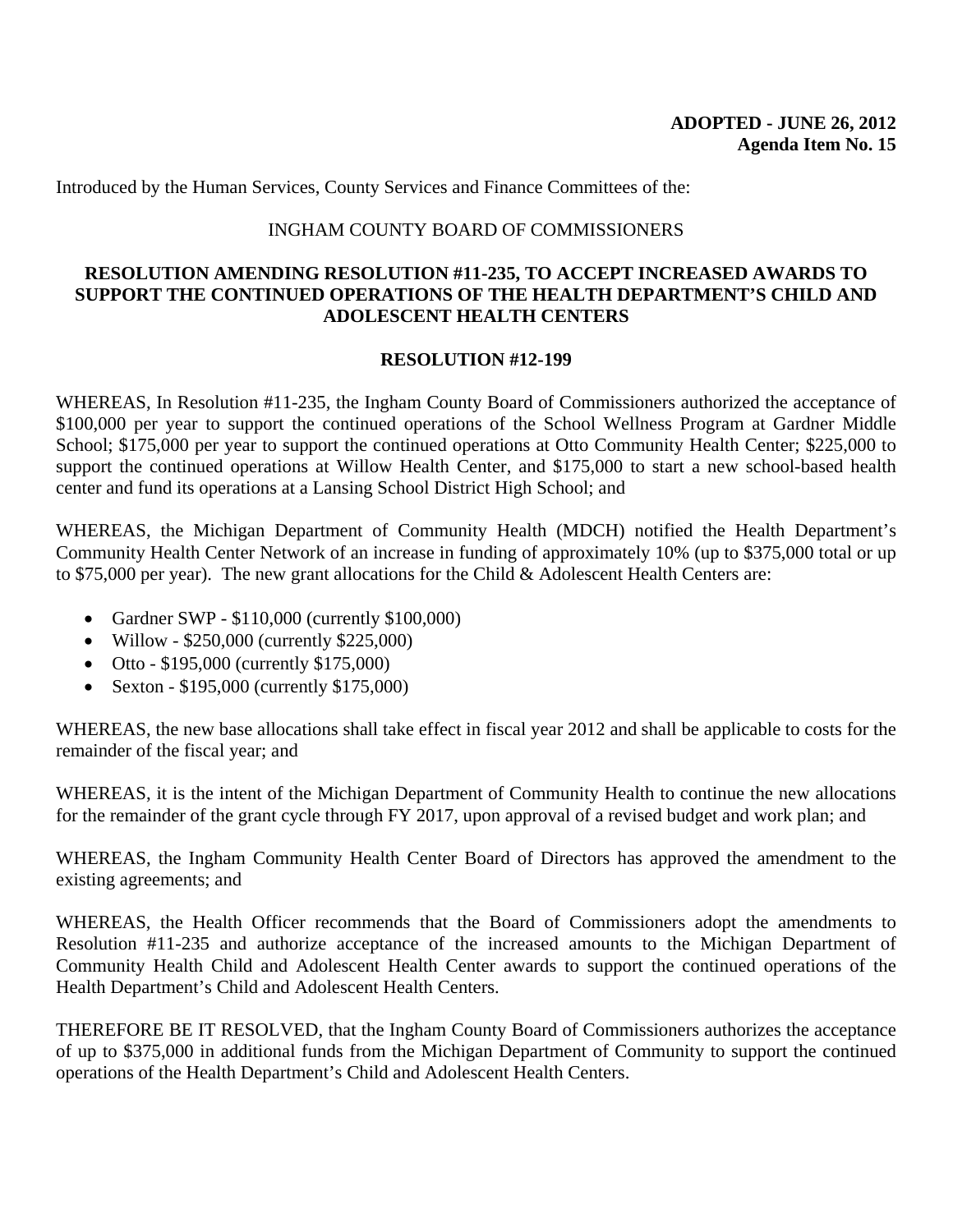#### **RESOLUTION #12-199**

BE IT FURTHER RESOLVED, that the Board of Commissioners authorizes the establishment of an agreement with KMD consulting for up to \$35,000 per year from October 1, 2011 – October 31, 2016, not to exceed \$175,000 over the five year period to assist in coordinating Patient Centered Medical Home activities, assist in the development, tracking and training related to ongoing compliance monitoring, assist in outreach and enrollment activities to ensure youth are enrolled in an insurance plan and to assist in outreach and engagement activities to recruit and retain youth in care.

BE IT FURTHER RESOLVED, that the Board of Commissioners authorizes up to \$35,000 per year, or up \$175,000 over the five year period, to engage in health education and outreach activities at each of its four child and adolescent health centers to be used to fund special part time health advocates who will conduct outreach activities related to youth retention and engagement.

BE IT FURTHER RESOLVED, that the Board of Commissioners authorizes an amendment to increase the agreement with the School-Community Health Alliance of Michigan by \$5,000 annually, from October 1, 2011 through October 31, 2016 to establish and maintain the required local community advisory committees and that this agreement will not exceed \$30,000 per year.

BE IT FURTHER RESOLVED, that all other terms and conditions of resolution 11-235 remain unchanged.

BE IT FURTHER RESOLVED, that the Controller/Administrator is authorized to make the necessary budget adjustments, and the Purchasing Department is authorized to issue any necessary purchase orders or purchase items needed.

BE IT FURTHER RESOLVED, that the Chairperson of the Board of Commissioners and County Clerk are hereby authorized to sign the necessary contract documents on behalf of the County after approval as to form by the County Attorney.

**HUMAN SERVICES: Yeas:** Nolan, Tennis, McGrain, Vickers, Dougan **Nays**: None **Absent:** Schor **Approved 6/18/12** 

**COUNTY SERVICES: Yeas**: Holman, Schor, Grebner, Celentino, De Leon, Vickers **Nays:** None **Absent**: None **Approved 6/19/12**

**FINANCE: Yeas:** Grebner, McGrain, Nolan, Bahar-Cook, Tennis, Dougan **Nays:** None **Absent**: None **Approved 6/20/12**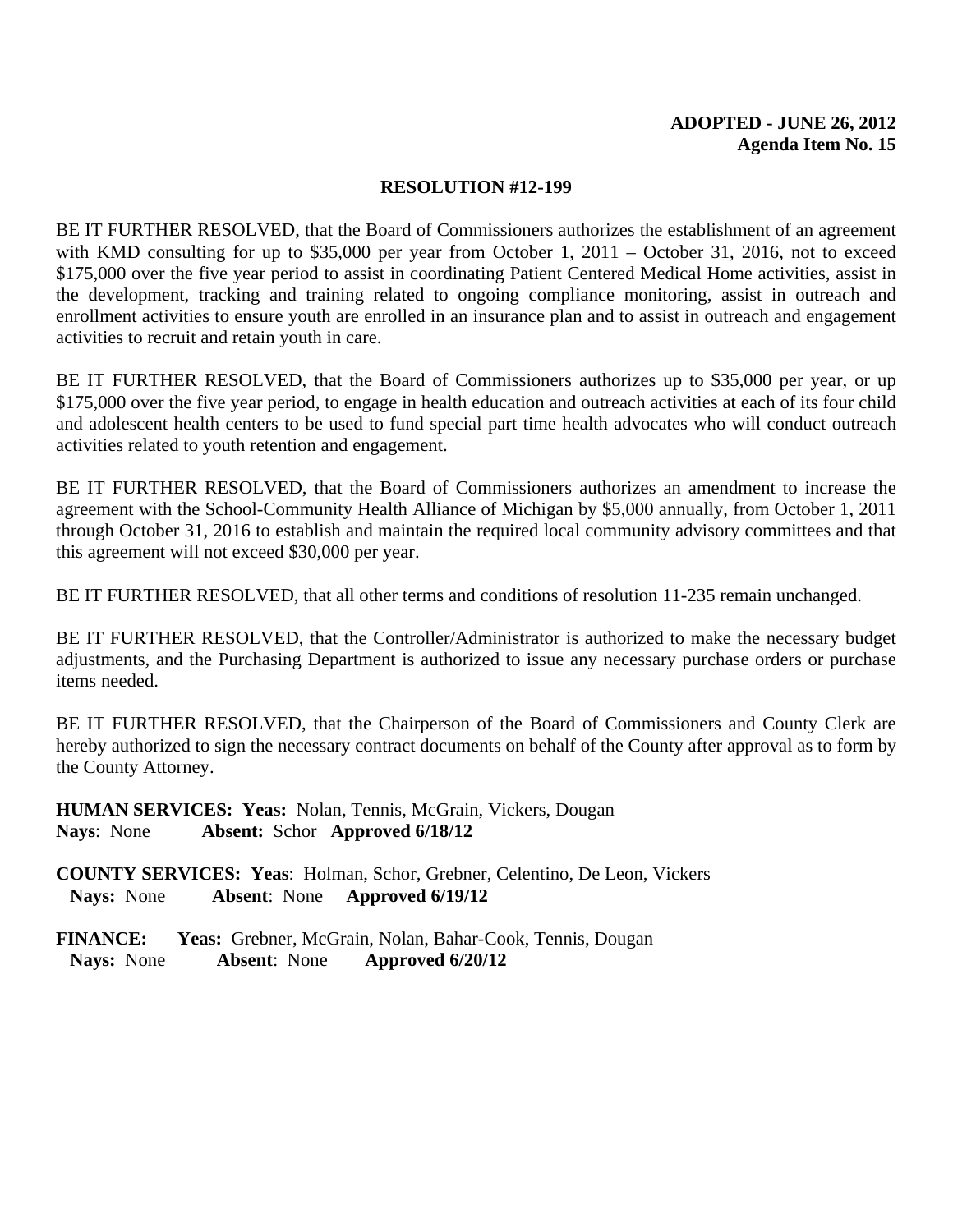Introduced by the Human Services, County Services and Finance Committees of the:

### INGHAM COUNTY BOARD OF COMMISSIONERS

### **RESOLUTION AMENDING RESOLUTION #12-199, TO ACCEPT CLINICAL SERVICES EXPANSION FUNDING FOR THE CHILD AND ADOLESCENT HEALTH CENTER PROGRAM FROM THE MICHIGAN DEPARTMENT OF COMMUNITY HEALTH, TO ESTABLISH POSITIONS IN THE HEALTH DEPARTMENT AND ENTER INTO AN AGREEMENT WITH FAHRENHEIT CREATIVE GROUP**

WHEREAS, in Resolution #12-199 funds we awarded from the Michigan Department of Community Health to support the continued operations of the Health Department's three Child and Adolescent Health Center programs; and

WHEREAS, the Health Department has received additional funding in the amount of \$510,000 in Clinical Services Expansion Funding for its Child and Adolescent Health Centers, Eastern, Sexton and Willow, from the Michigan Department of Community Health for the period October 1, 2012 through September 30, 2016; and

WHEREAS, the purpose of this funding is to expand clinical services within the Child and Adolescent Health Centers and to work toward the achievement of Patient Centered Medical Home designation through the National Committee on Quality Assurance; and

WHEREAS, through this Clinical Expansion Funding from the Michigan Department of Community Health, the Health Department proposes to establish one part time (0.50 FTE) Nurse Case Manager position, PHN/3 and one full time (1.0 FTE) Medical Social Worker Position, ICEA/PRO 7; and

WHEREAS, the newly established Medical Social Worker Position shall be posted internally and the successful candidate's position shall be converted to a Medical Social Worker, ICEA PRO/7 using grant funds to support the difference in pay; and

WHEREAS, these positions will provide case management and increased mental health services within the Child and Adolescent Health Centers; and

WHEREAS, through this Clinical Expansion Funding from the Michigan Department of Community Health the Health Department proposes to use \$30,000 toward the purchase of a Patient Portal and related website, which is a requirement to achieve Level Three Patient Centered Medical Home designation through the National Committee on Quality Assurance and for full implementation of Meaningful Use; and

WHEREAS, the Health Officer recommends that the Board of Commissioners authorizes an amendment to Resolution #12-199 to accept up to \$510,000 in Clinical Services Expansion Funding from the Michigan Department of Community Health, which will be administered through the Michigan Primary Care Association for the period October 1, 2012 through September 30, 2016; and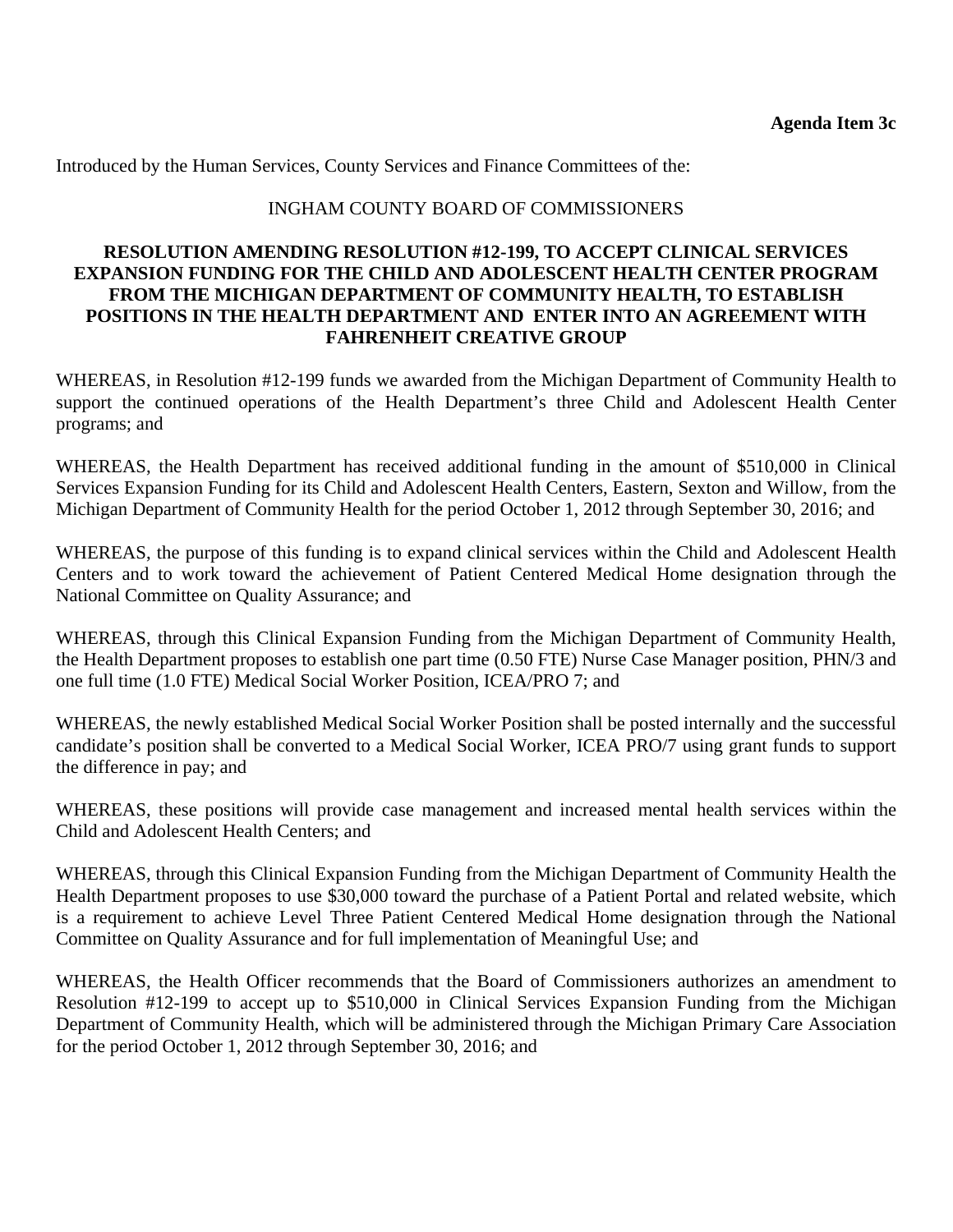WHEREAS, the Health Officer recommends that the Board of Commissioners approves the establishment of the aforementioned positions; and

WHEREAS, that \$30,000 in funds from the Clinical Services Expansion Funding shall be used for the on time purchase of the Patient Portal; and

WHEREAS, an agreement with Fahrenheit Creative Group is authorized to develop the website and interface for the Patient Portal and to develop online patient education materials. This period of the agreement shall be February 1, 2013 through January 31, 2014 in an amount up to \$25,000.

THEREFORE BE IT RESOLVED, that the Board of Commissioners authorizes an amendment to Resolution #12-199 to accept up to \$510,000 in additional grant funds through the Clinical Services Expansion Funding from the Michigan Department of Community Health for the period October 1, 2012 through September 30, 2016.

BE IT FURTHER RESOLVED, that the Board of Commissioners authorizes the establishment of one part time (0.50 FTE) Nurse Case Manager position, PHN/3 and one full time (1.0 FTE) Medical Social Worker Position, ICEA/PRO 7.

BE IT FURTHER RESOLVED, the newly established Medical Social Worker Position shall be posted internally and the successful candidate's position shall be converted to a Medical Social Worker, ICEA PRO/7 using grant funds to support the difference in pay.

BE IT FURTHER RESOLVED, that the Board of Commissioners authorizes the allocation of \$30,000 in Clinical Services Expansion Funding from the Michigan Department of Community Health to be used toward the purchase of a Patient Portal and related website.

BE IT FURTHER RESOLVED, that the Board of Commissioners authorizes an agreement with Fahrenheit Creative Group for up to \$25,000 from February 1, 2013 to January 31, 2014.

BE IT FURTHER RESOLVED, that all other terms and conditions of Resolution #12-199 remain unchanged.

BE IT FURTHER RESOLVED, that the Controller/Administrator is authorized to make the necessary budget adjustments, and the Purchasing Department is authorized to issue any necessary purchase orders or purchase items needed.

BE IT FURTHER RESOLVED, that the County Clerk and the Chairperson of the Board of Commissioners are hereby authorized to sign the necessary contract documents on behalf of the County after approval as to form by the County Attorney.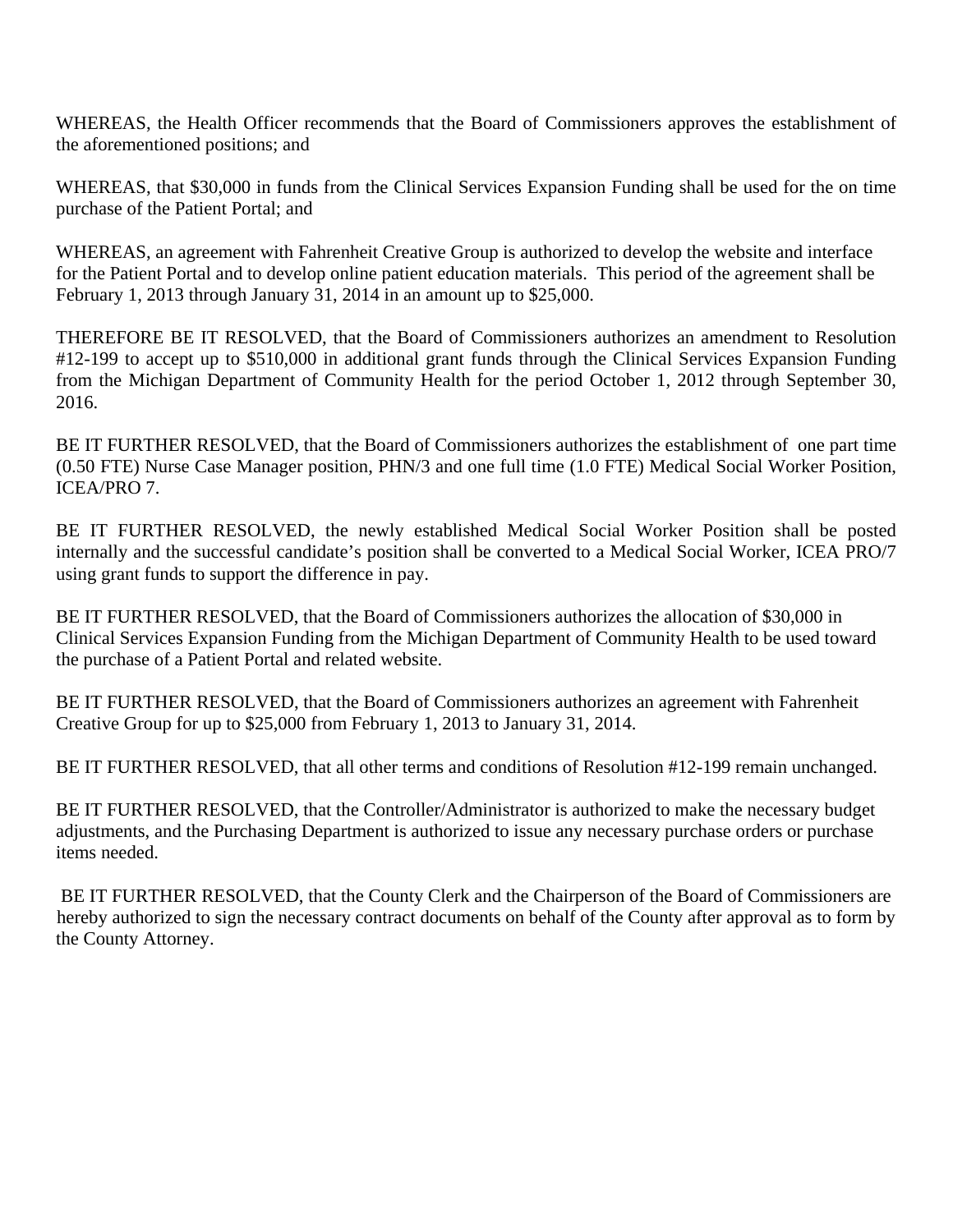#### **Agenda Item 3d**

#### MEMORANDUM

<span id="page-24-0"></span>

| TO:   | Human Services Committee<br><b>Finance Committees</b>                                                         |
|-------|---------------------------------------------------------------------------------------------------------------|
| FROM: | Renée Branch Canady, PhD, MPA, Health Officer                                                                 |
| DATE: | January 23, 2013                                                                                              |
| RE:   | Recommendation to Authorize an Addendum to the Agreement with NextGen Healthcare Information<br>Systems, Inc. |

In Resolution #10-275, the Board of Commissioners authorized an agreement with NextGen Healthcare Information Systems, Inc. (NextGen) for the purpose of obtaining its patient management and electronic health record software systems.

The proposed addendum to the current agreement will allow NextGen to install Patient Portal Provider Licenses for all providers, including mid-level and behavioral health providers. This addendum will cost a one-time fee of \$67,987.50 and a monthly provider fee of \$2,832.00.

The Health Department's Community Health Centers are currently working to achieve Patient Centered Medical Home (PCMH) designation through the National Council on Quality Assurance (NCQA). The Health Department received a \$55,000 grant award from the Health Resources and Services Administration to initiate specific activities in support of Quality Improvement, including PCMH development. The budget for this grant includes \$55,000 to purchase a Patient Portal. In addition, the Health Department received \$510,000 in Clinical Service Expansion Funding through the Michigan Department of Community Health, of which, \$30,000 of this funding was budgeted toward the purchase of a Patient Portal and its implementation.

A Patient Portal is a special secure website that links to a Health Center's website. Patients can use it to complete tasks securely online - tasks they used to only be able to do by phone or in person. The Patient Portal will allow patients to request an appointment, place and/or check electronic prescription requests at any time, to pay a bill, to register for their first visit and input their medical history, to receive lab results, to view upcoming appointments, to view their outstanding balance, and to view their medical record. The Patient Portal can be used to simplify administrative tasks, including scheduling, appointment reminders, electronic messaging, and general paperwork.

Together, the Patient Portal and related website, which will link patients to the secure portal, will cost a one-time fee of approximately \$93,000. Both the grant award from the Health Resources and Services Administration and the FY 13 Clinical Service Expansion Funding through the Michigan Department of Community Health (MDCH) will be used to pay for these items. The MDCH grant will also be used to pay the monthly provider fees of \$2,832.

I recommend that the Board of Commissioners approve the addendum to the agreement with NextGen Healthcare Information Systems, Inc. The term of this addendum shall be for one year commencing on the date signed and automatically renewing for subsequent one year terms unless either party terminates as specified in the agreement.

c: Debra Brinson, w/attachment Barb Mastin, w/attachment John Jacobs, w/attachment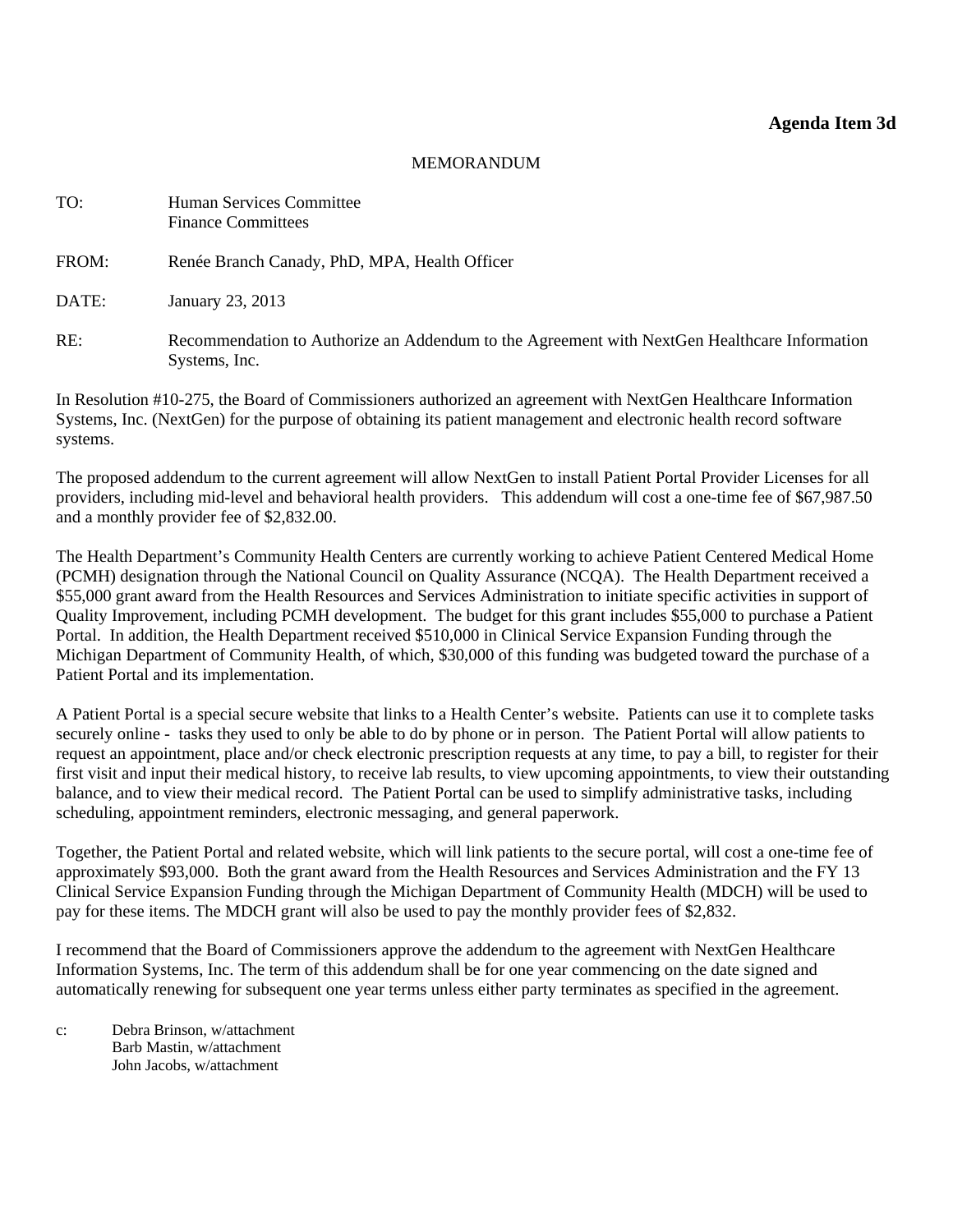Introduced by the Human Services and Finance Committees of the:

## INGHAM COUNTY BOARD OF COMMISSIONERS

## **RESOLUTION TO AUTHORIZE AN ADDENDUM TO THE AGREEMENT WITH NEXTGEN HEALTHCARE INFORMATION SYSTEMS, INC.**

WHEREAS, in Resolution #10-275, the Board of Commissioners authorized an agreement with NextGen® Healthcare Information Systems, Inc. (NextGen®) for the purpose of obtaining its patient management and electronic health record software systems; and

WHEREAS, the proposed addendum to the current agreement will allow NextGen® to install Patient Portal Provider Licenses for all providers, including mid-level and behavioral health providers; and

WHEREAS, Patient Portal Provider Licenses are needed to achieve Level Three Patient Centered Medical Home designation through the NCQA; and

WHEREAS, this addendum to the agreement will cost a one-time fee of \$67,987.50 and a monthly provider fee of \$2,832.00; and

WHEREAS, these costs will be paid with grant funds from the Clinical Service Expansion Funding through the Michigan Department of Community Health and FY 12 and with FY2012 Supplemental Funding for Quality Improvement in Health Centers through the Health Resources and Services Administration; and

WHEREAS, the Health Officer recommends that the Board of Commissioners approve the addendum to the agreement with NextGen® Healthcare Information Systems, Inc.; and

WHEREAS, the term of this addendum shall be for one year beginning as of the date signed and shall automatically renew for subsequent one year terms unless either party provides notice otherwise.

THEREFORE BE IT RESOLVED, that the Board of Commissioners authorizes an addendum to the agreement with NextGen® Healthcare Information Systems, Inc. to install Patient Portal Provider Licenses for all providers, including mid-level and behavioral health providers for a one-time cost of up to \$67,987.50 and a monthly provider fee of \$2,832.00.

BE IT FURTHER RESOLVED, that the term of this addendum shall be for one year commencing on the date signed and automatically renewing for subsequent one year terms unless either party terminates by giving the other party thirty days prior written notice.

BE IT FURTHER RESOLVED, that the Controller/Administrator is authorized to make any necessary budget adjustments consistent with this resolution.

BE IT FURTHER RESOLVED, that the County Clerk and the Chairperson of the Board of Commissioners are hereby authorized to sign the necessary contract documents on behalf of the County after approval as to form by the County Attorney.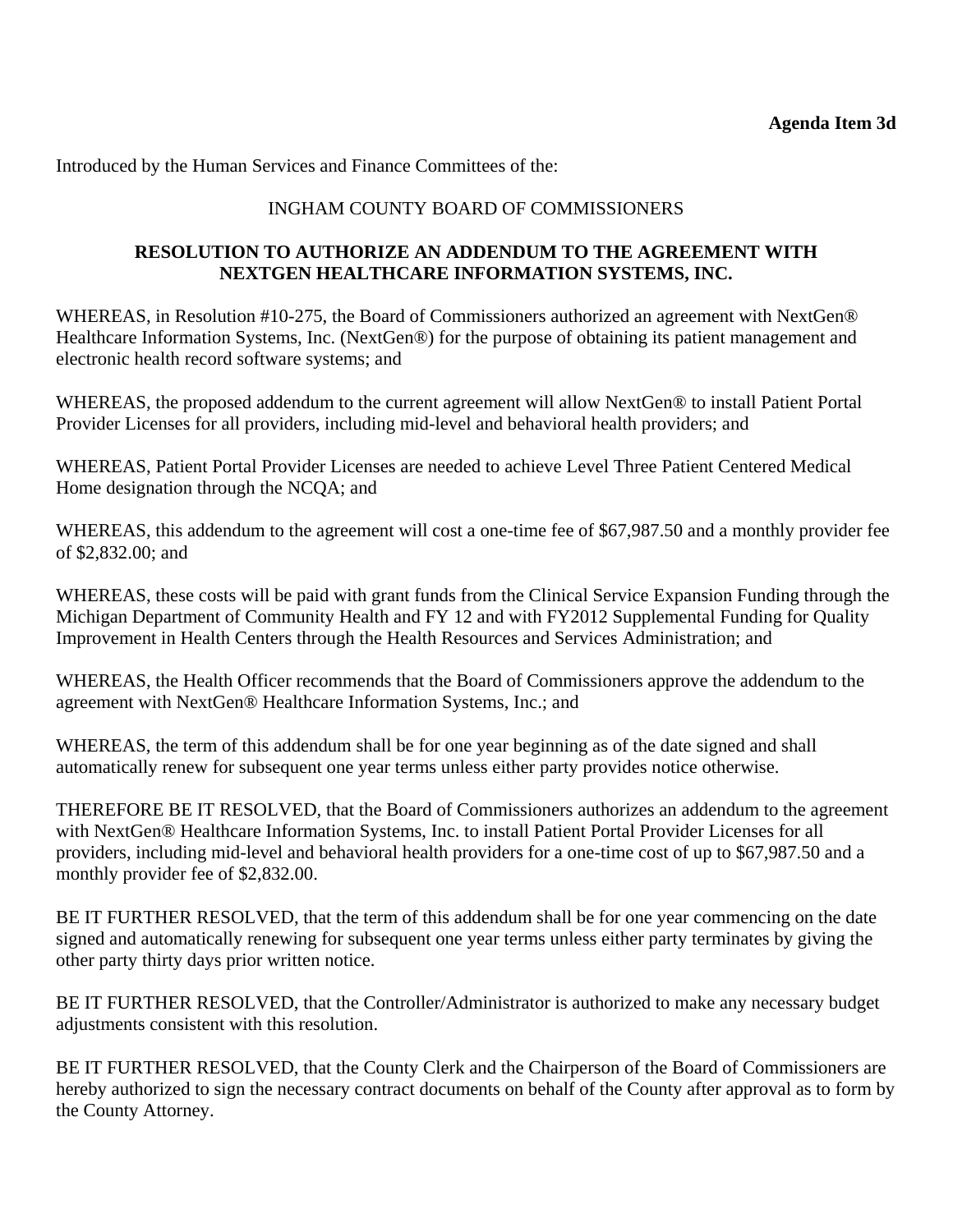# MEMORANDUM

<span id="page-26-0"></span>

| TO:   | Human Services Committee<br><b>Finance Committee</b>                                                                                                                                     |
|-------|------------------------------------------------------------------------------------------------------------------------------------------------------------------------------------------|
| FROM: | Renée Branch Canady, PhD, MPA, Health Officer                                                                                                                                            |
| DATE: | January 22, 2013                                                                                                                                                                         |
| RE:   | Recommendation to Authorize a Memorandum of Understanding with the Michigan Primary<br>Care Association for the placement of an AmeriCorps Member within the Community Health<br>Centers |

The Health Department's Community Health Centers (CHC) are seeking an opportunity to hire an AmeriCorps Member through the Michigan Primary Care Association to conduct several important activities, which will allow the CHC to be successful in transitioning to changes required by the Affordable Care Act. The CHC will use an AmeriCorps Member to improve access to health care, increase outreach and compliance within the community health centers, and increase outreach and enrollment in Medicaid. The cost of this AmeriCorps Member is \$8,500, which includes travel costs to mandatory AmeriCorps events and services projects, for one full year. This cost will be paid through the 511 Fund.

I recommend that the Board of Commissioners authorize a Memorandum of Understanding with the Michigan Primary Care Association to actively participate in cooperation with Michigan's AmeriCorps program, and allow the placement of an AmeriCorps Member within the Ingham Community Health Centers for a cost of \$8,500

c: Debbie Brinson, w/attachment Barb Mastin, w/attachment John Jacobs, w/attachment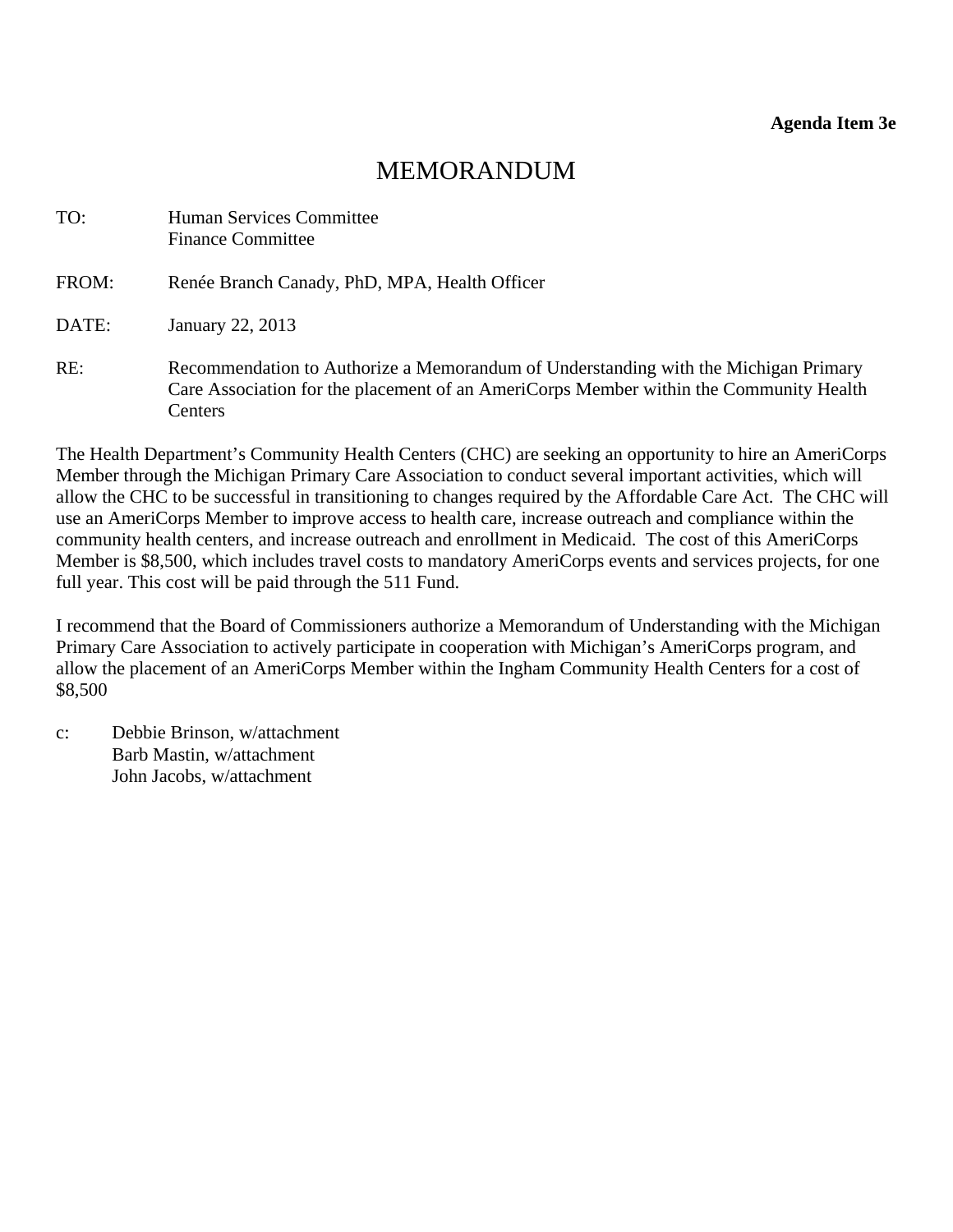Introduced by the Human Services and Finance Committees of the:

## INGHAM COUNTY BOARD OF COMMISSIONERS

#### **RESOLUTION TO AUTHORIZE A MEMORANDUM OF UNDERSTANDING WITH THE MICHIGAN PRIMARY CARE ASSOCIATION FOR THE PLACEMENT OF AN AMERICORPS MEMBER WITHIN THE COMMUNITY HEALTH CENTERS**

WHEREAS, the Health Department's Community Health Centers (ICHC) are seeking an opportunity to hire an AmeriCorps Member through the Michigan Primary Care Association to conduct several important activities, which will allow the ICHC to be successful in transitioning to changes required by the Affordable Care Act; and

WHEREAS, the ICHC will use an AmeriCorps Member to improve access to health care, increase outreach and compliance within the community health centers, and increase outreach and enrollment in Medicaid; and

WHEREAS, the cost of this AmeriCorps Member is \$8,500, which includes travel costs to mandatory AmeriCorps events and services projects, for one full year; and

WHEREAS, this cost will be paid through the 511 Fund; and

WHEREAS, the Health Officer recommends that the Board of Commissioners authorize a Memorandum of Understanding with the Michigan Primary Care Association to actively participate in cooperation with Michigan's AmeriCorps program, and allow the placement of an AmeriCorps Member within the Ingham Community Health Centers for a cost of \$8,500.

THEREFORE BE IT RESOLVED, that the Board of Commissioners authorize a Memorandum of Understanding with the Michigan Primary Care Association to actively participate in cooperation with Michigan's AmeriCorps program, and allow the placement of an AmeriCorps Member within the Ingham Community Health Centers for a cost of \$8,500.

BE IT FURTHER RESOLVED, the Board Chairperson and County Clerk are authorized to sign any necessary documents consistent with this resolution after approval as to form by the County Attorney.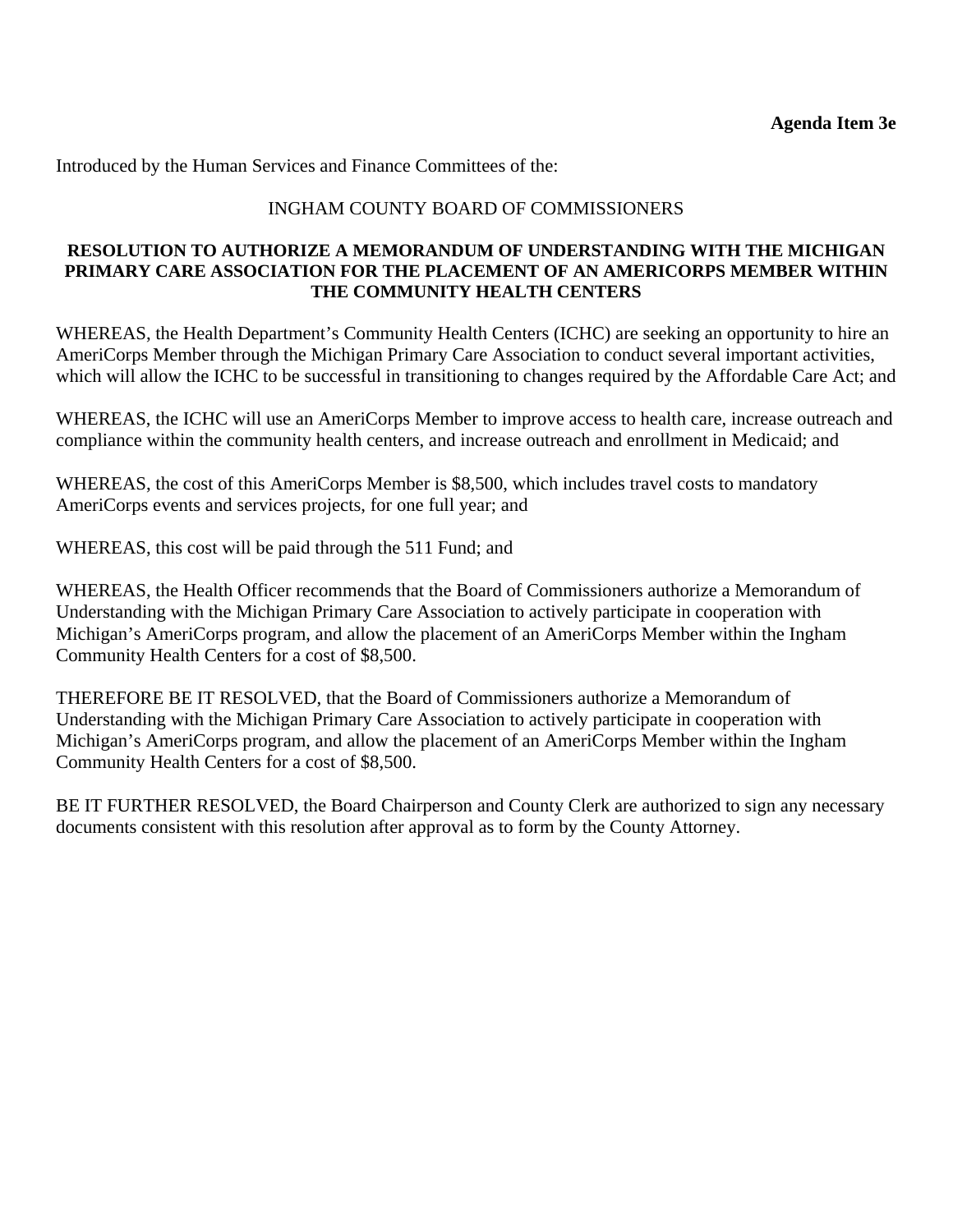# MEMORANDUM

<span id="page-28-0"></span>

| TO: | <b>Human Services Committee</b> |
|-----|---------------------------------|
|     | <b>Finance Committee</b>        |

FROM: Renée B. Canady, Ph.D., Health Officer

DATE: January 24, 2013

RE: Resolution to Authorize Amendment #2 to the 2012-2013 Comprehensive Agreement with the Michigan Department of Community Health

This is a recommendation to authorize Amendment #2 of the 2012-2013 Comprehensive Agreement with the Michigan Department of Community Health (MDCH). The Comprehensive Agreement is the annual process whereby the MDCH transmits State and Federal funds to Ingham County to support public health programs. The Comprehensive Agreement establishes the funding levels and the terms and conditions under which the funds are disbursed. The Board of Commissioners authorized the 2012-2013 Agreement in Resolution #12-311 and authorized amendment # 1 in Resolution #13-20.

The Comprehensive Agreement is regularly amended to adjust funding levels and clarify terms and conditions. Amendment #2 will increase the budget for Comprehensive Local Health Services from \$5,154,373 to \$5,267,721 for a total increase of \$113,348. The Amendment makes the following specific changes in the budget:

1. Increases support for the HIV Prevention program to \$156,943 (an increase of \$113,348).

The initial agreement included funding for the HIV Prevention program through December 31, 2012. This amendment extends the funding for this program to the end of the agreement, September 30, 2013 and is included in the 2013 budget. I recommend that the Board of Commissioners adopt the attached resolution.

c: John Jacobs w/attachment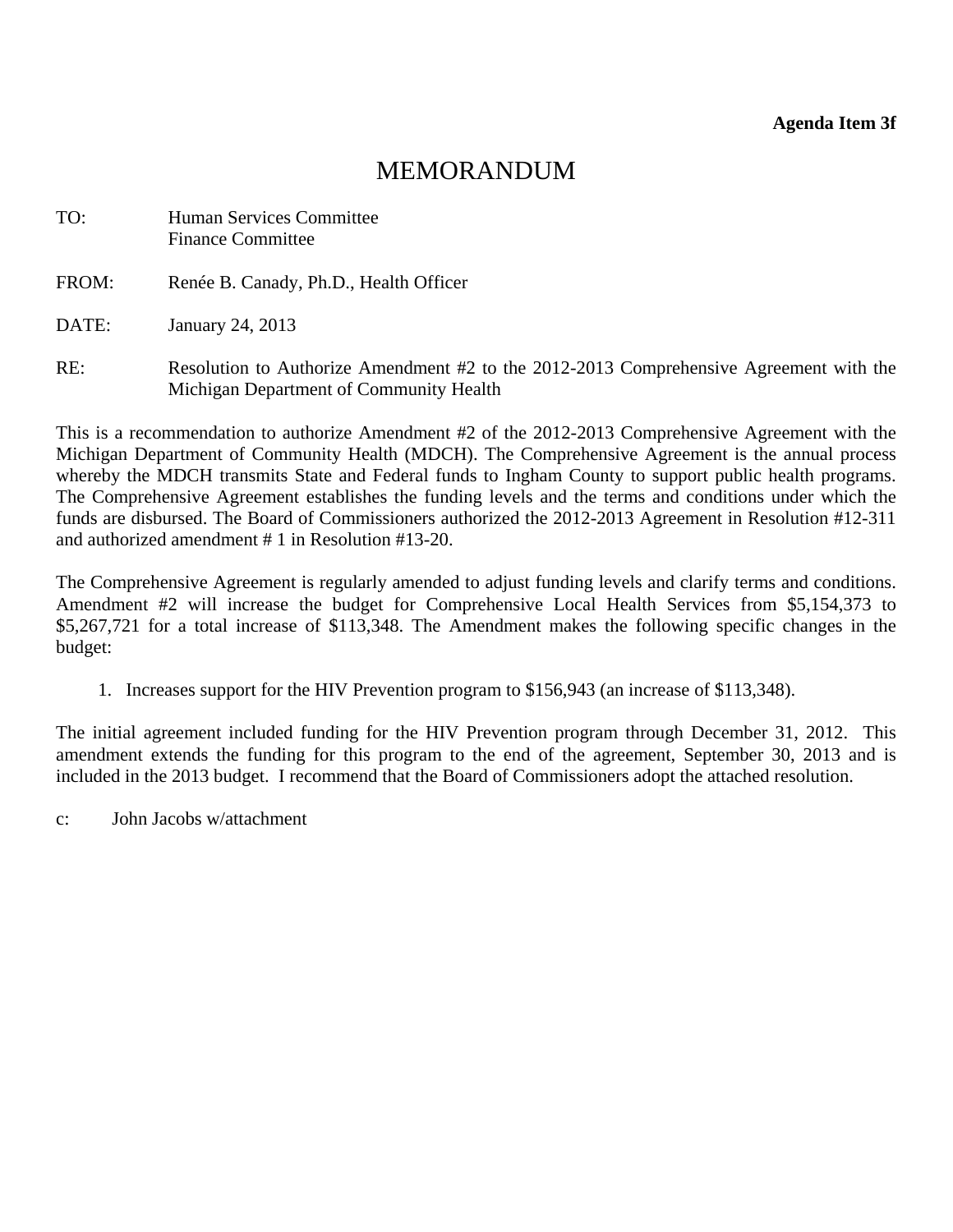Introduced by the Human Services and Finance Committees of the:

## INGHAM COUNTY BOARD OF COMMISSIONERS

### **RESOLUTION TO AUTHORIZE AMENDMENT #2 TO THE 2012-2013 COMPREHENSIVE AGREEMENT WITH THE MICHIGAN DEPARTMENT OF COMMUNITY HEALTH**

WHEREAS, the responsibility for protecting the health of the public is a shared responsibility between the State and County governments in Michigan; and

WHEREAS, the Michigan Department of Community Health (MDCH) and local health departments enter into contracts to clarify the role and responsibility of each party in protecting public health; and

WHEREAS, the MDCH and Ingham County have entered into a 2012-2013 Agreement for the delivery of public health services under the Comprehensive agreement process as authorized by Resolution #12-311 and amended in Resolution #13-20; and

WHEREAS, the MDCH has proposed an amendment to the current Agreement to adjust grant funding levels and clarify Agreement procedures; and

WHEREAS, the Health Officer has recommended that the Board of Commissioners authorize the Amendment.

THEREFORE BE IT RESOLVED, that the Ingham County Board of Commissioners authorizes Amendment #2 to the 2012-2013 Comprehensive Agreement with the Michigan Department of Community Health (MDCH).

BE IT FURTHER RESOLVED, that the total amount of Comprehensive Agreement funding shall increase from \$5,154,373 to \$5,267,721 for a total increase of \$113,348.

BE IT FURTHER RESOLVED, that the net increase consists of the following specific changes to program budgets:

1. Increases support for the HIV Prevention program to \$156,943 (an increase of \$113,348).

BE IT FURTHER RESOLVED, that the Health Officer, Renee Branch Canady, and John Jacobs, Chief Financial Officer of the Health Department, are authorized to submit Amendment #2 of the 2012-2013 CPBC grant documents electronically through the Mi-E Grants system.

BE IT FURTHER RESOLVED, that the Controller/Administrator is authorized to amend the Health Department's 2013 Budget as required to implement this resolution.

BE IT FURTHER RESOLVED, that the County Clerk and Chairperson of the Board of Commissioners are hereby authorized to sign the necessary contract documents on behalf of the County after approval as to form by the County Attorney.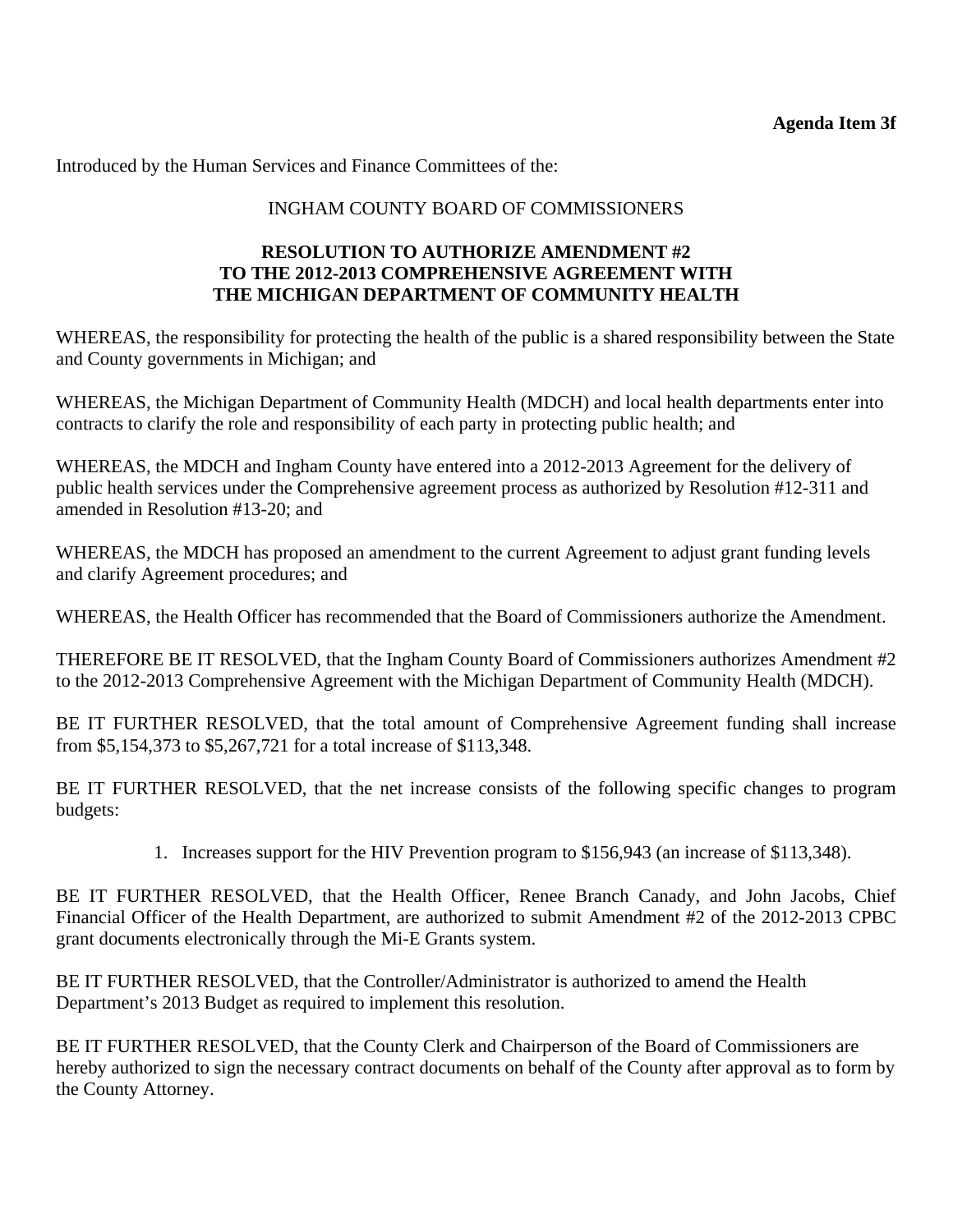## MEMORANDUM

<span id="page-30-0"></span>To: Law and Courts Committee Human Services Committee Finance Committee

From: Renée Branch Canady, PhD, MPA, Health Officer

Date: January 22, 2013

Re: Recommendation to Extend the Contract Agreement with Contract Pharmacy Services, Inc.

In Resolution #10-033, the Board of Commissioners authorized a contract agreement with Contract Pharmacy Services, Inc., to provide pharmaceuticals to support the medical services at the Ingham County Jail. This agreement will expire on March 31, 2013.

The Health Department continues to operate the correctional health services at the Ingham County Jail and is committed to providing high quality and efficient health care services to jail inmates. Pharmacy products represent a necessary but substantial cost in the delivery of health care services to jail inmates.

Contract Pharmacy Services, Inc. has been efficient and successful at performing the required scope of services at the Ingham County Jail.

Contract Pharmacy Services, Inc. has proposed to continue this agreement for the period of April 1, 2013 through March 31, 2016, at the actual acquisition cost plus a dispensing fee of \$2.65 per prescription, a reduction of 10 cents per prescription.

I recommend the continuation of the contract agreement with Contract Pharmacy Services, Inc. for the period April 1, 2013 through March 31, 2016.

c: Deb Brinson, with attachment Barb Mastin, with attachment John Jacobs, with attachment Greg Harless, with attachment Sam Davis, with attachment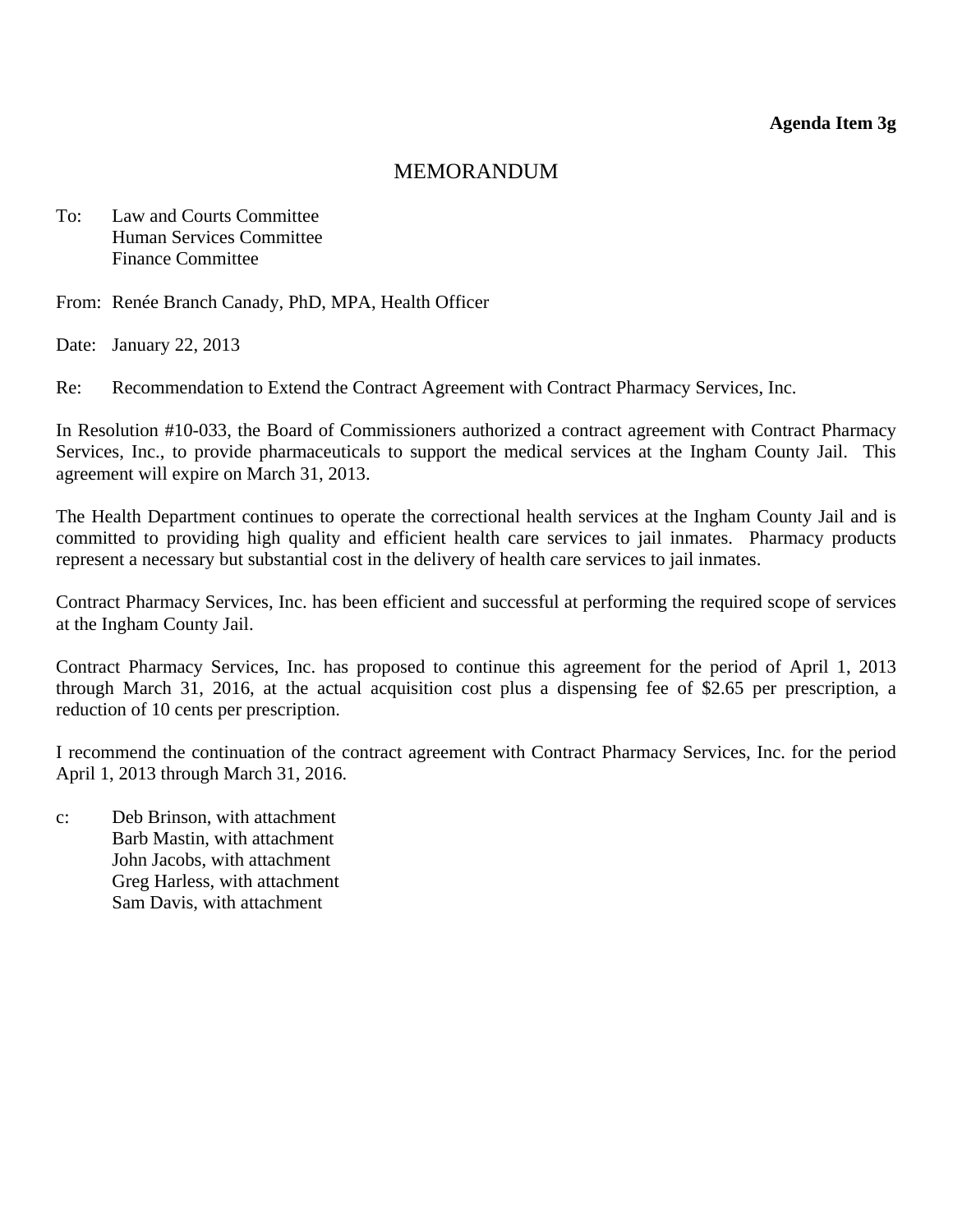Introduced by the Law and Courts, Human Services, and Finance Committees of the:

### INGHAM COUNTY BOARD OF COMMISSIONERS

#### **RESOLUTION TO AUTHORIZE A PHARMACY SERVICES AGREEMENT FOR SERVICES AT THE INGHAM COUNTY JAIL**

WHEREAS, in Resolution #10-033, the Board of Commissioners authorized a contract agreement with Contract Pharmacy Services, Inc. for the period April 1, 2010 through March 31, 2013 to provide pharmaceuticals to support the medical services at the Ingham County Jail; and

WHEREAS, the Health Department continues to operate the correctional health services at the Ingham County Jail; and

WHEREAS, the Health Department is committed to providing high quality and efficient health care services to jail inmates; and

WHEREAS, pharmacy products represent a necessary but substantial cost in the delivery of health care services to jail inmates; and

WHEREAS, the Health Officer recommends the continuation of this contract agreement as Contract Pharmacy Services, Inc. have performed efficiently and effectively since April 1, 2010.

THEREFORE BE IT RESOLVED, that the Board of Commissioners authorizes a contract with Contract Pharmacy Services, Inc., 125 Titus Avenue, Warrington, PA 18976, for pharmacy services at the Ingham County Jail.

BE IT FURTHER RESOLVED, that the period of the agreement shall be April 1, 2013 through March 31, 2016.

BE IT FURTHER RESOLVED, that Contract Pharmacy Services, Inc. shall provide pharmaceuticals to support the medical services at the Ingham County Jail at the actual acquisition cost plus a dispensing fee of \$2.65 per prescription.

BE IT FURTHER RESOLVED, that the Controller/Administrator is authorized to make the necessary budget adjustments, and the Purchasing Department is authorized to issue any necessary purchase orders or purchase items needed.

BE IT FURTHER RESOLVED, that the County Clerk and the Chairperson of the Board of Commissioners are hereby authorized to sign the necessary contract documents on behalf of the County after approval as to form by the County Attorney.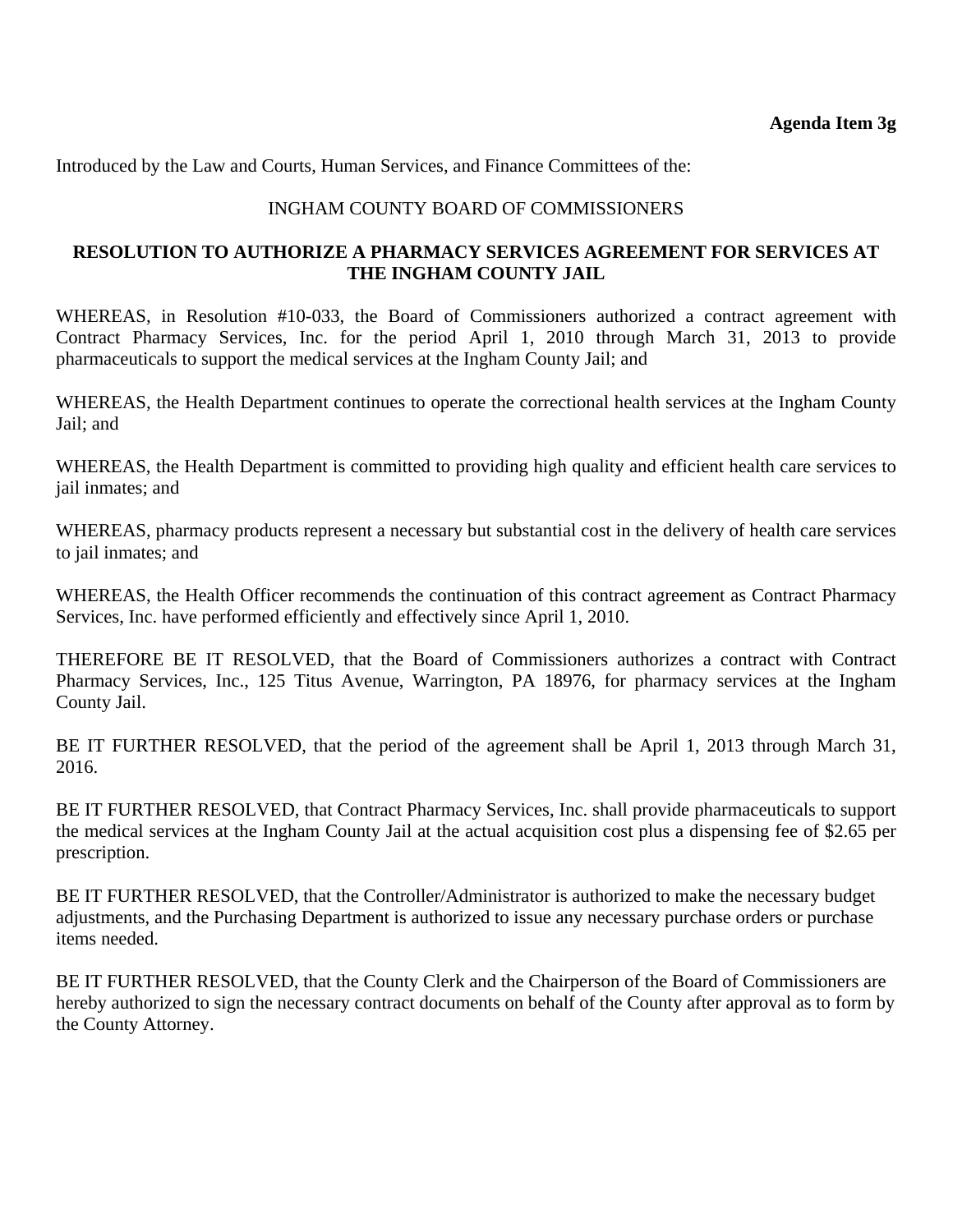#### **Agenda Item 3h**

# M E M O R A N D U M

<span id="page-32-0"></span>

| TO:          | Human Services Committee<br><b>Finance Committee</b>                                                                |
|--------------|---------------------------------------------------------------------------------------------------------------------|
| <b>FROM:</b> | Renée B. Canady, PhD, MPA, Health Officer                                                                           |
| DATE:        | January 23, 2013                                                                                                    |
| RE:          | Resolution to Authorize a Letter of Understanding with Ingham Intermediate School District for<br>Early On Services |

The Ingham Intermediate School District is the local administrator for the Early On program in Ingham County. Early On is a program serving infants and children from birth to age 3 years, who have medical diagnoses that put them at risk for developmental delays. Children may also be referred to the program for suspected developmental delays.

The Public Health Nursing division has partnered with the Ingham ISD to provide Early On services to high risk infants and children since 1993. The Public Health Nursing staff offer a unique skill set to evaluate the child's medical issues along with knowledge of normal growth and development. Evaluations are done, anticipatory guidance is given, and families are referred to community resources to assist them in caring for their child. Early On children are served in their "natural environment", which is usually their home, and activities to stimulate their development are incorporated into daily routines.

The Ingham Intermediate School District has requested a continuation of this partnership, and has submitted a Letter of Understanding, which offers Ingham County \$108,573 in Early On funds to compensate the Public Health Nursing Division for 1.25 FTE staff costs.

I recommend that Board of Commissioners authorize the Letter of Understanding with the Ingham Intermediate School District.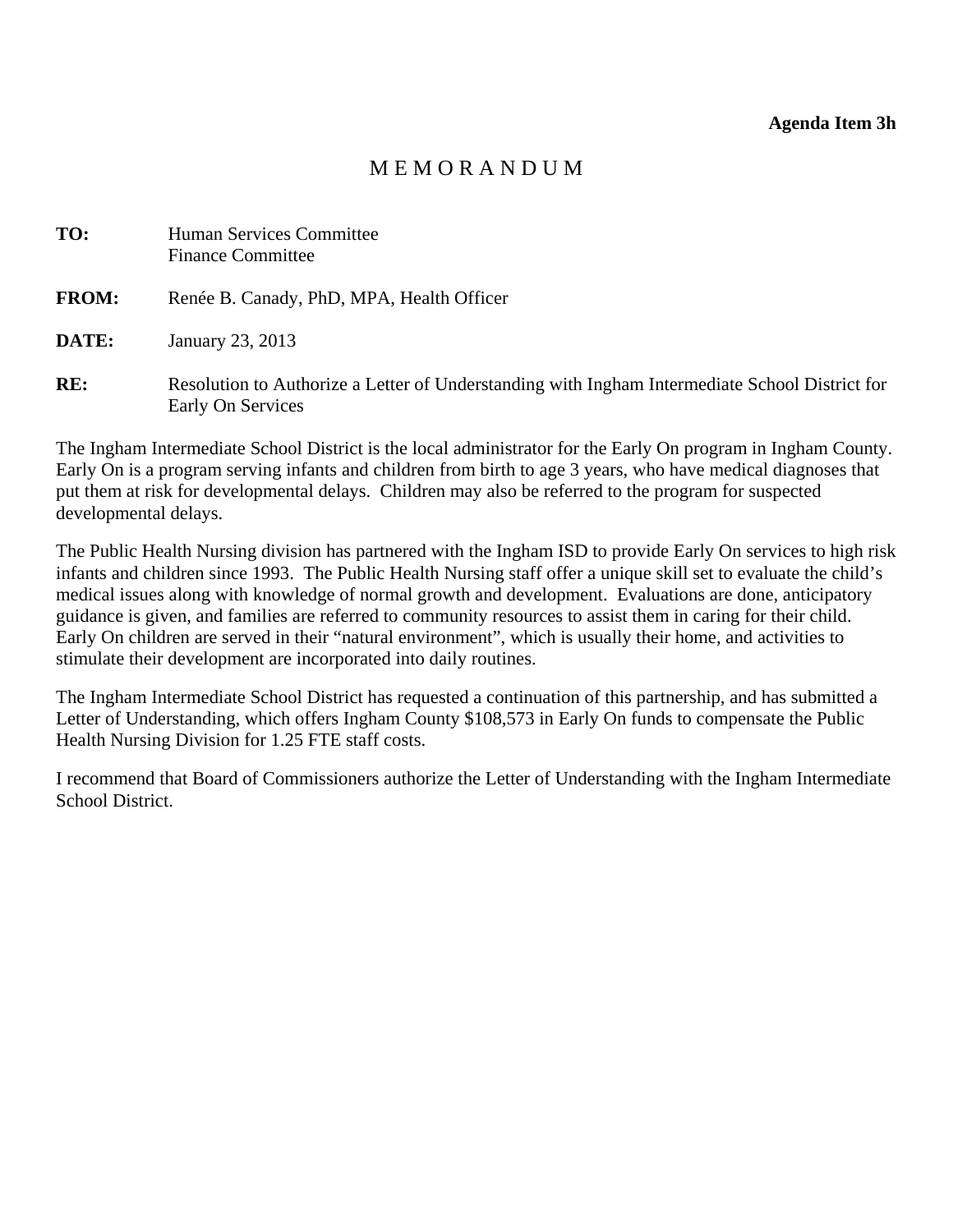Introduced by the Human Services and Finance Committees of the:

## INGHAM COUNTY BOARD OF COMMISSIONERS

## **RESOLUTION TO AUTHORIZE A LETTER OF UNDERSTANDING WITH THE INGHAM INTERMEDIATE SCHOOL DISTRICT FOR EARLY ON SERVICES**

WHEREAS, the Ingham Intermediate School District is the local administrator of Michigan's Early On program, a program to identify and serve high risk infants and children from birth through three years of age; and

WHEREAS, the Health Department's Public Health Nursing division serves as an important resource to identify health and developmental concerns in high risk infants and children; and

WHEREAS, the Ingham Intermediate School district partners with the Public Health Nursing division to provide services to high risk infants and children referred for Early On services; and

WHEREAS, the Ingham County Board of Commissioners has authorized an Early On Memorandum of Understanding each year since 1993; and

WHEREAS, the Intermediate School District proposes to execute a new Letter of Understanding for Public Health Nursing Early On service coordination services for FY 2012-2013; and

WHEREAS, the Health Officer recommends that the Board of Commissioners authorize an agreement with the Intermediate School District to accept the funds and provide the supportive services.

THEREFORE BE IT RESOLVED, that the Ingham County Board of Commissioners authorizes an agreement with the Ingham Intermediate School District to provide up to \$108,573 in Early On funds to reimburse Ingham County for Public Health Nursing services to high risk infants and children.

BE IT FURTHER RESOLVED, that the period of the agreement shall be July 1, 2012 through June 30, 2013.

BE IT FURTHER RESOLVED, that the Board Chairperson is authorized to sign the agreement and to sign any documents that might be required by the Intermediate School District, after review by the County Attorney.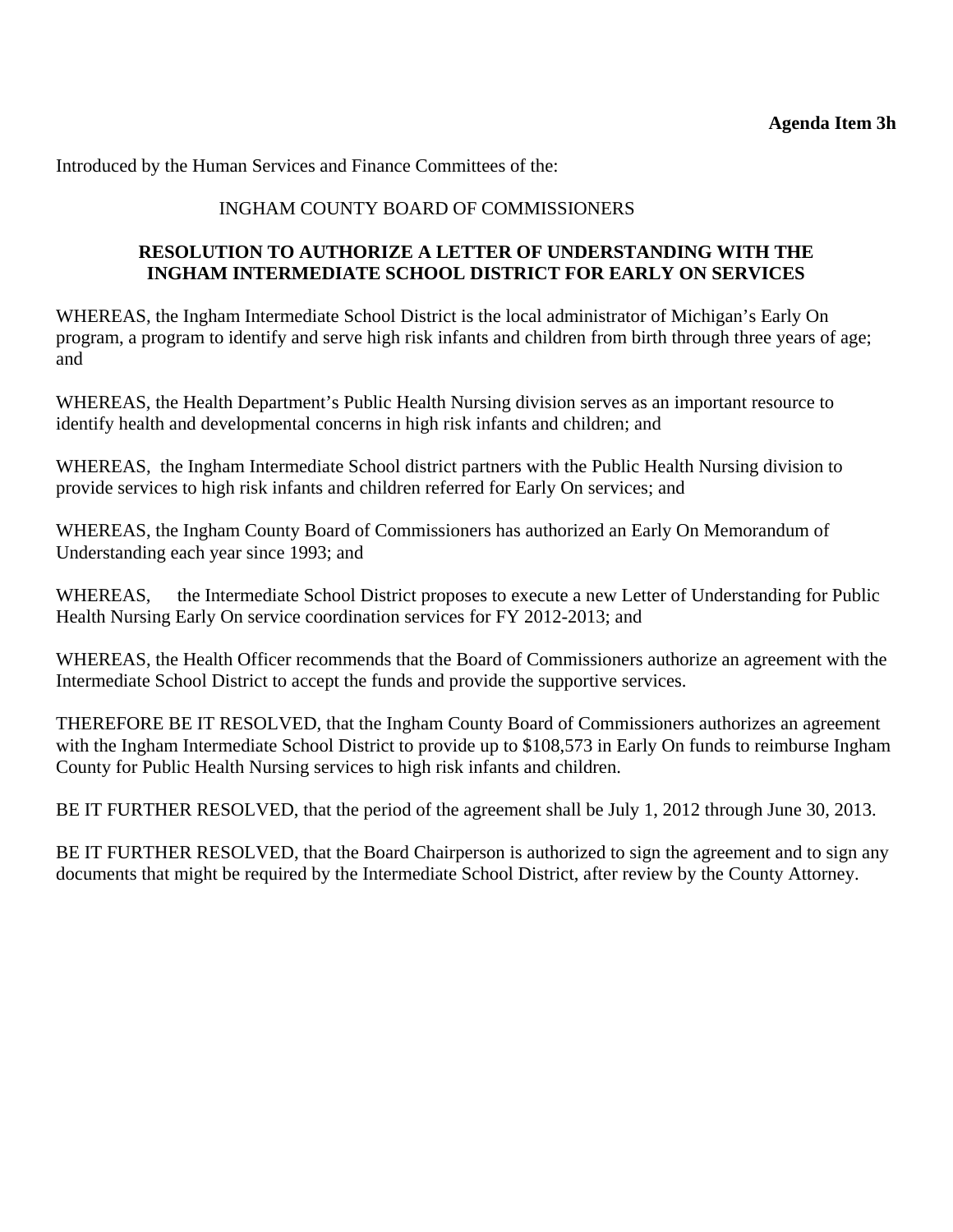#### **Agenda Item 3i**

<span id="page-34-0"></span>Introduced by the Human Services Committee of the:

## INGHAM COUNTY BOARD OF COMMISSIONERS

#### **RESOLUTION HONORING ALICE AILLES**

WHEREAS, Alice Ailles began her career with the Ingham County Health Department in March, 1980 as a Clerk Typist II in the Environmental Health Unit; and

WHEREAS, In December, 1985, Ms. Ailles was promoted to the Clerk Typist III position in Public Health Nursing; and

WHEREAS, Ms. Ailles was moved to the Clerical Coordinator role in Public Health Nursing in October 1987; and

WHEREAS, in the role of Lead Clerical Coordinator, Ms. Ailles is widely known by staff as consistent, efficient and supportive to all. Her attention to detail and creative computer skills has left an impression upon many; and

WHEREAS, as a result of her strong relationships with peers, staff and community partners; Ms. Ailles has served in a leadership capacity with the Department's efforts with volunteer Senior Aides; and

WHEREAS, Ms. Ailles is organized, diligent and committed to the work of the Public Health Services Team; and

WHEREAS, Ms. Ailles has been a tireless advocate for the Public Health Services Division and has assisted staff and clients in identifying resources to meet their needs; and

WHEREAS, Ms. Ailles goes the extra mile to help staff and clients, making herself available and serving as a listening ear to direct them to appropriate resources; and

WHEREAS, with years of dedicated hard work and supportive enthusiasm, she has and continues to boost the morale of the Public Health Services Team, and the department will not be the same without her.

THEREFORE BE IT RESOLVED that the Ingham County Board of Commissioners hereby honors Alice Ailles for her 32 years of dedicated service to the community and for the contributions she has made to the Ingham County Health Department.

BE IT FURTHER RESOLVED, that the Board wishes her continued success in all of her future endeavors.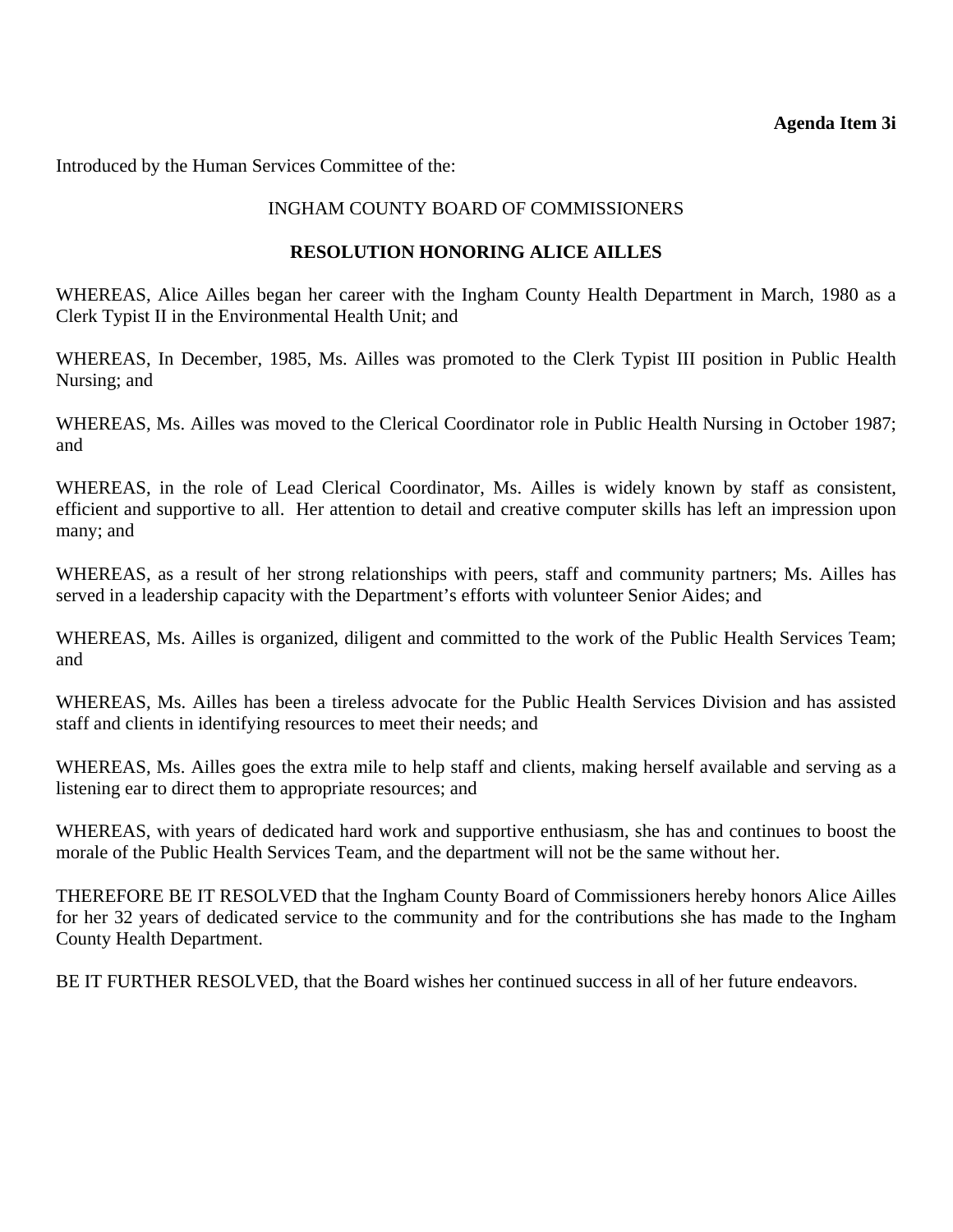<span id="page-35-0"></span>Introduced by the Human Services Committee of the:

# INGHAM COUNTY BOARD OF COMMISSIONERS

## **RESOLUTION HONORING DORIS HAYNES**

WHEREAS, Doris Haynes began her career with the Ingham County Health Department in September, 2000 as an Immunization Nurse in the Immunization Clinic; and

WHEREAS, Ms. Haynes dedicated her career spending countless hours immunizing and educating the community about public health, international travel vaccines, and vaccine preventable diseases; and

WHEREAS, Ms. Haynes mentored nurses, students, and residents and educated them on the appropriate standards for immunization practice and on vaccine storage and handling procedures; and

WHEREAS, Ms. Haynes provided on going immunization education and technical assistance as a Vaccine For Children (VFC) site reviewer to private providers and their staff during her years of service; and

WHEREAS, Ms. Haynes provided professional education credits to local physicians, medical office staff, medical assistant programs and Ingham County clinical staff as an Immunization Nurse Educator (INE) for the Ingham County Health Department; and

WHEREAS, Ms. Haynes knowledge and expertise and will be missed by the Immunization Department, her colleagues and several members in the community.

THEREFORE BE IT RESOLVED that the Ingham County Board of Commissioners hereby honors Doris Haynes for her 12 years of dedicated service to the community and for the contributions she has made to the Ingham County Health Department.

BE IT FURTHER RESOLVED, that the Board wishes her continued success in all of her future endeavors.